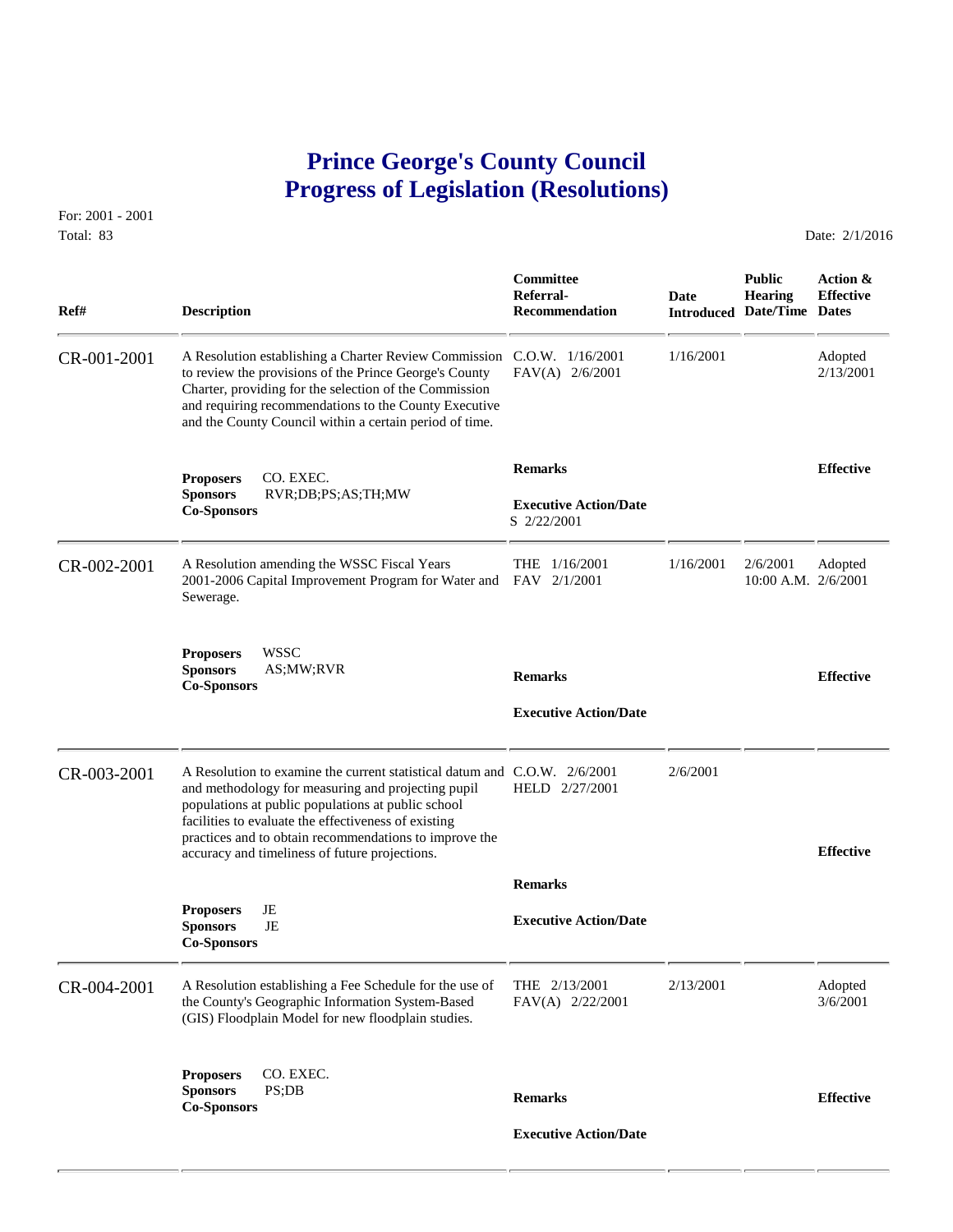**For: 2001-2001 Prince George's County Council** Page 2 of 17<br> **Prince George's County Council** Page 2 of 17<br> **Progress of Legislation (Resolutions)** Date: 2/1/2016 **Progress of Legislation (Resolutions) Progress of Legislation (Resolutions)** 

| Ref#        | <b>Description</b>                                                                                                                                                                                                                                                                                          | Committee<br>Referral-<br><b>Recommendation</b> | Date<br><b>Introduced</b> | <b>Public</b><br><b>Hearing</b><br>Date/Time | Action &<br><b>Effective</b><br><b>Dates</b> |
|-------------|-------------------------------------------------------------------------------------------------------------------------------------------------------------------------------------------------------------------------------------------------------------------------------------------------------------|-------------------------------------------------|---------------------------|----------------------------------------------|----------------------------------------------|
| CR-005-2001 | A Resolution appointing the Prince George's County<br>Redistricting Commission pursuant to the provision of<br>Section 305 of the County Charter for establishing<br>councilmanic districts and requesting that the plan be<br>submitted to the Council by September 11, 2001.                              |                                                 | 2/13/2001                 |                                              | Adopted<br>2/13/2001                         |
|             |                                                                                                                                                                                                                                                                                                             | <b>Remarks</b>                                  |                           |                                              |                                              |
|             | <b>RVR</b><br><b>Proposers</b><br>RVR;AS;DB;PS;MW<br><b>Sponsors</b><br><b>Co-Sponsors</b>                                                                                                                                                                                                                  | <b>Executive Action/Date</b>                    |                           |                                              | <b>Effective</b>                             |
| CR-006-2001 | A Resolution concerning the Ten Year Water and<br>Sewerage Plan (December 2000 Amendment Cycle) to<br>change the water and sewer category designations and<br>provide a status update and a recommendation on a Point<br>of Discharge application within the 1994 Comprehensive<br>Water and Sewerage Plan. | THE 2/27/2001<br>$FAV(A)$ 4/3/2001              | 2/27/2001                 | 3/27/2001<br>1:30 P.M.                       | Adopted<br>4/10/2001                         |
|             |                                                                                                                                                                                                                                                                                                             | <b>Remarks</b>                                  |                           |                                              | <b>Effective</b>                             |
|             | <b>Proposers</b><br>CO. EXEC.<br><b>Sponsors</b><br>JE;AS;PS;MW<br><b>Co-Sponsors</b>                                                                                                                                                                                                                       | <b>Executive Action/Date</b>                    |                           |                                              | 4/25/2001                                    |
| CR-007-2001 | A Resolution approving the Redevelopment Authority's<br>Statement of Procurement Policy and Procurement<br>Operating Procedures.                                                                                                                                                                            | PSFM 3/20/2001<br>$FAV(A)$ 4/17/2001            | 3/20/2001                 |                                              | Adopted<br>7/31/2001                         |
|             | <b>Proposers</b><br>CO. EXEC.<br><b>RVR</b><br><b>Sponsors</b>                                                                                                                                                                                                                                              | <b>Remarks</b>                                  |                           |                                              | <b>Effective</b>                             |
|             | <b>Co-Sponsors</b>                                                                                                                                                                                                                                                                                          | <b>Executive Action/Date</b>                    |                           |                                              | 7/31/2001                                    |
| CR-008-2001 | A Resolution approving the Revenue Authority's<br>Statement of Procurement Policy and Procurement<br>Operating Procedures.                                                                                                                                                                                  | PSFM 3/20/2001<br>$FAV(A)$ 4/17/2001            | 3/20/2001                 |                                              | Adopted<br>7/31/2001                         |
|             | CO. EXEC.<br><b>Proposers</b>                                                                                                                                                                                                                                                                               |                                                 |                           |                                              |                                              |
|             | <b>Sponsors</b><br><b>RVR</b><br><b>Co-Sponsors</b>                                                                                                                                                                                                                                                         | <b>Remarks</b>                                  |                           |                                              | <b>Effective</b>                             |
|             |                                                                                                                                                                                                                                                                                                             | <b>Executive Action/Date</b>                    |                           |                                              | 7/31/2001                                    |
|             |                                                                                                                                                                                                                                                                                                             |                                                 |                           |                                              |                                              |
| CR-009-2001 | A Resolution initiating a sector plan (master plan<br>amendment) in order to develop a comprehensive<br>approach for transit-oriented development in the area of<br>Summerfield and Largo Town Center Metro Stations.                                                                                       |                                                 | 3/27/2001                 |                                              | Adopted<br>3/27/2001                         |
|             |                                                                                                                                                                                                                                                                                                             | <b>Remarks</b>                                  |                           |                                              |                                              |
|             | M-NCPPC<br><b>Proposers</b><br><b>Sponsors</b><br>RVR;MW<br><b>Co-Sponsors</b>                                                                                                                                                                                                                              | <b>Executive Action/Date</b>                    |                           |                                              | <b>Effective</b>                             |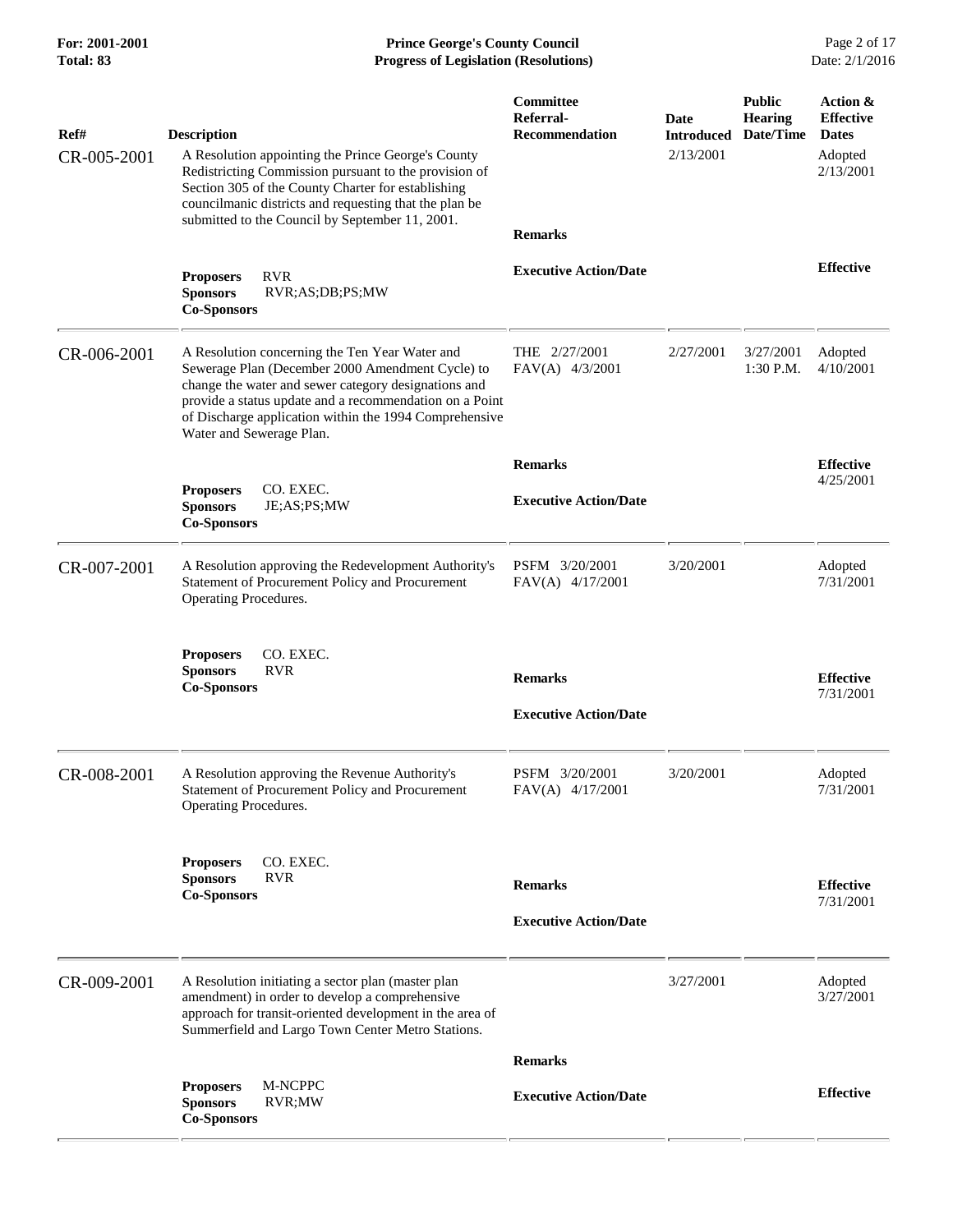| <b>For: 2001-2001</b><br><b>Total: 83</b> | <b>Prince George's County Council</b><br>Date: 2/1/2016<br><b>Progress of Legislation (Resolutions)</b>                                                                                                                                                                                               |                                                                    |                                        |                                                                        |                                                                     |
|-------------------------------------------|-------------------------------------------------------------------------------------------------------------------------------------------------------------------------------------------------------------------------------------------------------------------------------------------------------|--------------------------------------------------------------------|----------------------------------------|------------------------------------------------------------------------|---------------------------------------------------------------------|
| Ref#<br>CR-010-2001                       | <b>Description</b><br>A Resolution approving and adopting the Prince George's THE 3/27/2001<br>County Annual Action Plan FY 2002.                                                                                                                                                                     | Committee<br>Referral-<br><b>Recommendation</b><br>FAV(A) 5/3/2001 | Date<br><b>Introduced</b><br>3/27/2001 | <b>Public</b><br><b>Hearing</b><br>Date/Time<br>4/30/2001<br>7:00 P.M. | Action &<br><b>Effective</b><br><b>Dates</b><br>Adopted<br>5/8/2001 |
|                                           | CO. EXEC.<br><b>Proposers</b><br><b>Sponsors</b><br>RVR;AS;PS;DB;MW<br><b>Co-Sponsors</b>                                                                                                                                                                                                             | <b>Remarks</b>                                                     |                                        |                                                                        | <b>Effective</b>                                                    |
|                                           |                                                                                                                                                                                                                                                                                                       | <b>Executive Action/Date</b>                                       |                                        |                                                                        |                                                                     |
| CR-011-2001                               | A Resolution terminating the Industrial Development<br>Authority of Prince George's County, Maryland.                                                                                                                                                                                                 | $C.O.W.$ 4/10/2001<br>$FAV(A)$ 4/24/2001                           | 4/10/2001                              |                                                                        | Adopted<br>5/15/2001                                                |
|                                           | <b>Proposers</b><br>CO. EXEC.<br><b>Sponsors</b><br>AS;RVR;PS<br><b>Co-Sponsors</b>                                                                                                                                                                                                                   |                                                                    |                                        |                                                                        |                                                                     |
|                                           |                                                                                                                                                                                                                                                                                                       | <b>Remarks</b>                                                     |                                        |                                                                        | <b>Effective</b><br>5/15/2001                                       |
|                                           |                                                                                                                                                                                                                                                                                                       | <b>Executive Action/Date</b><br>S 5/15/2001                        |                                        |                                                                        |                                                                     |
| CR-012-2001                               | An Act providing additional funding from grants in the<br>amount of \$4,820,902 to Housing and Community<br>Development, Child Support Enforcement, State's<br>Attorney, Sheriff, Corrections, Police, Fire/Emergency<br>Medical Services, Human Relations, Social Services and<br>Health Department. | PSFM 4/24/2001<br>FAV 4/25/2001                                    | 4/24/2001                              |                                                                        | Adopted<br>5/1/2001                                                 |
|                                           |                                                                                                                                                                                                                                                                                                       | <b>Remarks</b>                                                     |                                        |                                                                        | <b>Effective</b>                                                    |
|                                           | CO. EXEC.<br><b>Proposers</b><br>RVR;AS<br><b>Sponsors</b><br><b>Co-Sponsors</b>                                                                                                                                                                                                                      | <b>Executive Action/Date</b>                                       |                                        |                                                                        |                                                                     |
| CR-013-2001                               | A Zoning Resolution to propose amendments to the<br>Greenbelt Metro Area Sector Plan and Sectional Map<br>Amendment.                                                                                                                                                                                  |                                                                    | 4/24/2001                              |                                                                        | Adopted<br>4/24/2001                                                |
|                                           | M-NCPPC<br><b>Proposers</b>                                                                                                                                                                                                                                                                           | <b>Remarks</b>                                                     |                                        |                                                                        |                                                                     |
|                                           | <b>Sponsors</b><br>TH<br><b>Co-Sponsors</b>                                                                                                                                                                                                                                                           | <b>Executive Action/Date</b>                                       |                                        |                                                                        | <b>Effective</b>                                                    |
| CR-014-2001                               | Zoning Ordinance No. 3 - 2001, to amend the Zoning<br>Map for the Maryland-Washington Regional District in<br>Prince George's County by approving an amendment to<br>the Town of Brentwood Mixed-Use Town Center Zone.                                                                                |                                                                    |                                        |                                                                        | Adopted<br>4/24/2001                                                |
|                                           |                                                                                                                                                                                                                                                                                                       | <b>Remarks</b>                                                     |                                        |                                                                        |                                                                     |
|                                           | M-NCPPC<br><b>Proposers</b><br><b>Sponsors</b><br><b>Co-Sponsors</b>                                                                                                                                                                                                                                  | <b>Executive Action/Date</b>                                       |                                        |                                                                        | <b>Effective</b>                                                    |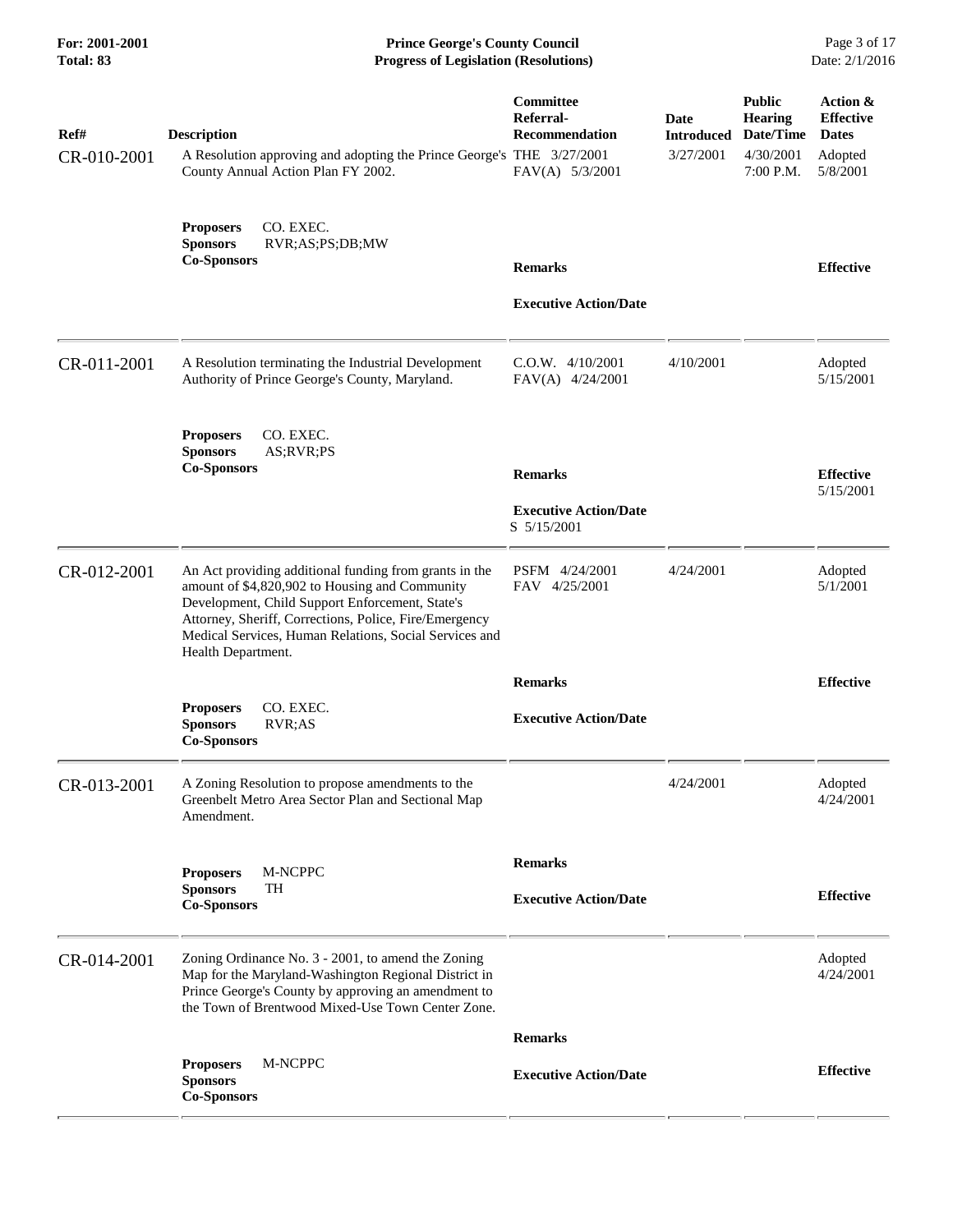**For: 2001-2001 Prince George's County Council** Page 4 of 17<br> **Prince George's County Council** Page 4 of 17<br> **Progress of Legislation (Resolutions)** Date: 2/1/2016 **Progress of Legislation (Resolutions) Progress of Legislation (Resolutions)** 

| Ref#        | <b>Description</b>                                                                                                                                                                                                         | Committee<br>Referral-<br><b>Recommendation</b> | Date<br><b>Introduced</b> | <b>Public</b><br><b>Hearing</b><br>Date/Time | Action &<br><b>Effective</b><br><b>Dates</b> |
|-------------|----------------------------------------------------------------------------------------------------------------------------------------------------------------------------------------------------------------------------|-------------------------------------------------|---------------------------|----------------------------------------------|----------------------------------------------|
| CR-015-2001 | A Resolution to approve Fiscal Year 2001-2002<br>Operating and Capital Budgets of the Washington<br>Suburban Sanitary Commission and Recommendation of<br>Water and Sewer rates and Ad Valorem Tax Levies For              |                                                 | 5/23/2001                 |                                              | Adopted<br>5/23/2001                         |
|             | Fiscal Year 2001-2002.                                                                                                                                                                                                     | <b>Remarks</b>                                  |                           |                                              |                                              |
|             | <b>RVR</b><br><b>Proposers</b><br><b>Sponsors</b><br>RVR;AS;DB;PS<br><b>Co-Sponsors</b>                                                                                                                                    | <b>Executive Action/Date</b>                    |                           |                                              | <b>Effective</b>                             |
| CR-016-2001 | A Resolution to approve the Washington Suburban<br>Sanitary Commission Fiscal Years 2002-2007 Capital<br>Improvements Program and Fiscal Year 2002 Capital<br>Budget for the Prince George's County Water and<br>Sewerage. |                                                 | 5/23/2001                 |                                              | Adopted<br>5/23/2001                         |
|             |                                                                                                                                                                                                                            | <b>Remarks</b>                                  |                           |                                              |                                              |
|             | <b>Proposers</b><br><b>RVR</b><br><b>Sponsors</b><br>RVR;AS;DB;PS<br><b>Co-Sponsors</b>                                                                                                                                    | <b>Executive Action/Date</b>                    |                           |                                              | <b>Effective</b>                             |
| CR-017-2001 | A Resolution approving the Fiscal Year 2001-2002<br>Washington Suburban Transit Commission's<br>Administrative Budget.                                                                                                     |                                                 | 5/23/2001                 |                                              | Adopted<br>5/23/2001                         |
|             | <b>RVR</b><br><b>Proposers</b>                                                                                                                                                                                             | <b>Remarks</b>                                  |                           |                                              |                                              |
|             | <b>Sponsors</b><br>RVR;AS;DB<br><b>Co-Sponsors</b>                                                                                                                                                                         | <b>Executive Action/Date</b>                    |                           |                                              | <b>Effective</b>                             |
| CR-018-2001 | A Resolution concerning the Fiscal Year 2001-2002<br>Operating Budget and Capital Improvement Program of<br>the Revenue Authority of Prince George's County.                                                               |                                                 | 5/23/2001                 |                                              | Adopted<br>5/23/2001                         |
|             | <b>Proposers</b><br><b>RVR</b>                                                                                                                                                                                             | <b>Remarks</b>                                  |                           |                                              |                                              |
|             | RVR;DB;AS<br><b>Sponsors</b><br><b>Co-Sponsors</b>                                                                                                                                                                         | <b>Executive Action/Date</b>                    |                           |                                              | <b>Effective</b>                             |
| CR-019-2001 | A Resolution concerning the Fiscal Year 2001-2002<br>Operating Budget and Capital Improvement Program of<br>the Redevelopment Authority of Prince George's County.                                                         |                                                 | 5/23/2001                 |                                              | Adopted<br>5/23/2001                         |
|             | <b>RVR</b><br><b>Proposers</b>                                                                                                                                                                                             | <b>Remarks</b>                                  |                           |                                              |                                              |
|             | <b>Sponsors</b><br>RVR;AS;DB;PS<br><b>Co-Sponsors</b>                                                                                                                                                                      | <b>Executive Action/Date</b>                    |                           |                                              | <b>Effective</b>                             |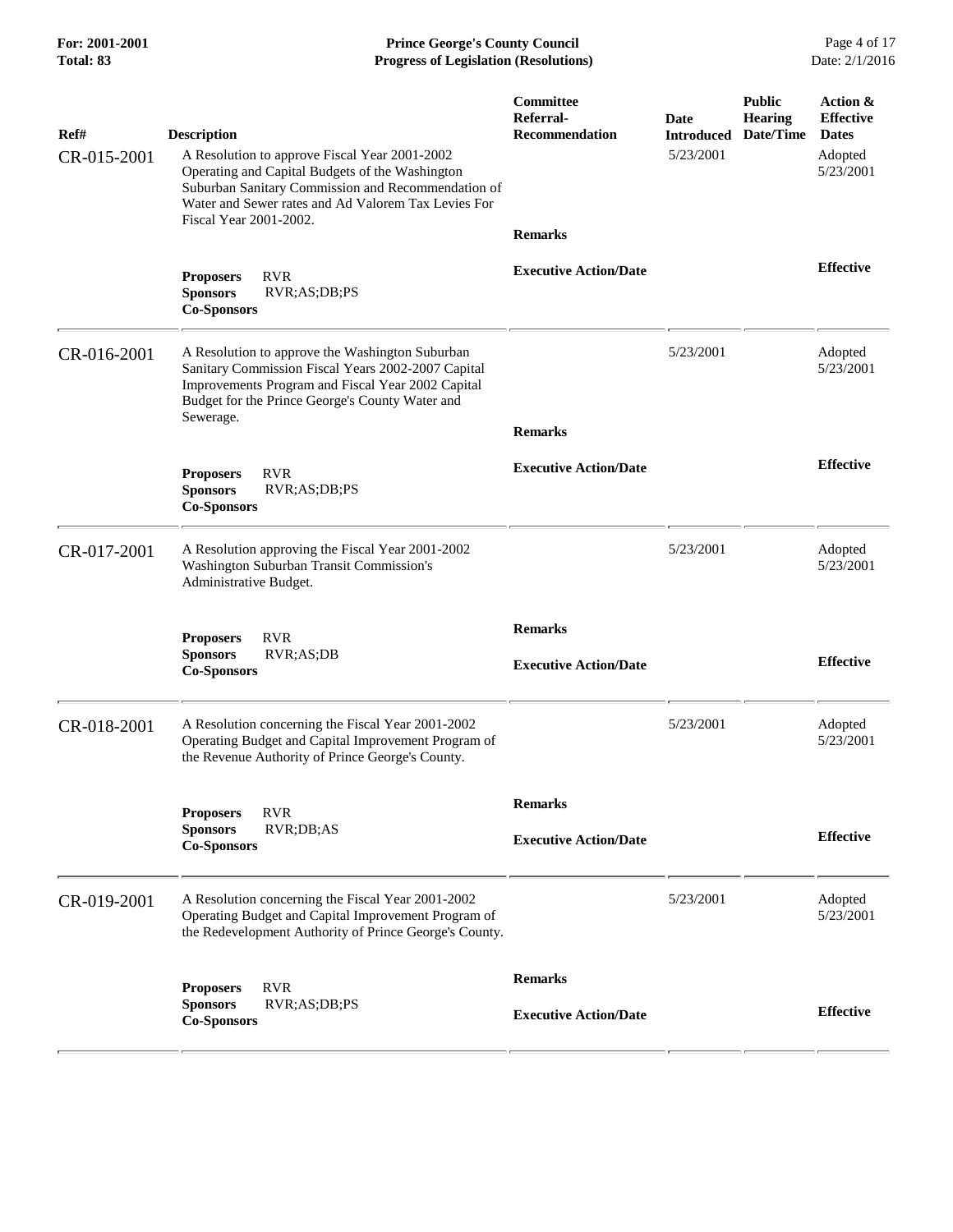**For: 2001-2001 Prince George's County Council** Page 5 of 17<br> **Prince George's County Council** Page 5 of 17<br> **Progress of Legislation (Resolutions)** Date: 2/1/2016 **Progress of Legislation (Resolutions) Progress of Legislation (Resolutions)** 

| Ref#<br>CR-020-2001 | <b>Description</b><br>A Resolution concerning the proposed Potomac River<br>Bridge Crossings between Montgomery County,<br>Maryland and Fairfax and Loudoun Counties in Virginia.                                                              | Committee<br>Referral-<br>Recommendation                              | Date<br><b>Introduced</b><br>5/15/2001 | <b>Public</b><br><b>Hearing</b><br>Date/Time | Action &<br><b>Effective</b><br><b>Dates</b><br>Adopted<br>5/15/2001 |
|---------------------|------------------------------------------------------------------------------------------------------------------------------------------------------------------------------------------------------------------------------------------------|-----------------------------------------------------------------------|----------------------------------------|----------------------------------------------|----------------------------------------------------------------------|
|                     | PS<br><b>Proposers</b><br>PS;JE<br><b>Sponsors</b><br><b>Co-Sponsors</b>                                                                                                                                                                       | <b>Remarks</b><br><b>Executive Action/Date</b><br>S 5/15/2001         |                                        |                                              | <b>Effective</b>                                                     |
| CR-021-2001         | A Resolution approving funding to the Prince George's<br>County Economic Development Corporation for a<br>feasibility study to explore the creation of a Space and<br>Flight Center.                                                           | PSFM 5/22/2001<br>FAV(A) 6/21/2001                                    | 5/22/2001                              |                                              | Adopted<br>7/10/2001                                                 |
|                     | <b>Proposers</b><br>CO. EXEC.<br><b>Sponsors</b><br>JE;AS<br><b>Co-Sponsors</b>                                                                                                                                                                | <b>Remarks</b><br><b>Executive Action/Date</b><br>S 7/19/2001         |                                        |                                              | <b>Effective</b><br>7/19/2001                                        |
| CR-022-2001         | A Resolution modifying the WSSC System Development<br>Charge (SDC) to help finance capital costs and to provide<br>for full and/or partial waivers of the charge for certain<br>revitalization, biotechnology and elderly housing<br>projects. | <b>Remarks</b>                                                        | 5/23/2001                              |                                              | Adopted<br>5/23/2001                                                 |
|                     | <b>Proposers</b><br><b>RVR</b><br><b>Sponsors</b><br>RVR;AS;DB<br><b>Co-Sponsors</b>                                                                                                                                                           | <b>Executive Action/Date</b>                                          |                                        |                                              | <b>Effective</b><br>7/1/2001                                         |
| CR-023-2001         | A Resolution approving the amended regulations for<br>adequate public facilities for schools.                                                                                                                                                  | C.0.W. 6/12/2001<br>HELD 6/19/2001                                    | 6/12/2001                              |                                              | Adopted<br>11/19/2001                                                |
|                     | <b>RVR</b><br><b>Proposers</b><br><b>RVR</b><br><b>Sponsors</b><br><b>Co-Sponsors</b>                                                                                                                                                          | <b>Remarks</b><br>See also CB-40-2001<br><b>Executive Action/Date</b> |                                        |                                              | <b>Effective</b><br>1/14/2002                                        |
| CR-024-2001         | A Resolution approving funding to the Prince George's<br>County Economic Development Corporation for a<br>feasibility study to explore the creation of a China Trade<br>Center.                                                                | PSFM 6/12/2001<br>NR 6/21/2001                                        | 6/12/2001                              |                                              | Adopted<br>7/10/2001                                                 |
|                     | CO. EXEC.<br><b>Proposers</b><br><b>Sponsors</b><br>RVR;TH;DB;AS                                                                                                                                                                               | <b>Remarks</b>                                                        |                                        |                                              | <b>Effective</b><br>7/25/2001                                        |
|                     | <b>Co-Sponsors</b>                                                                                                                                                                                                                             | <b>Executive Action/Date</b><br>S 7/25/2001                           |                                        |                                              |                                                                      |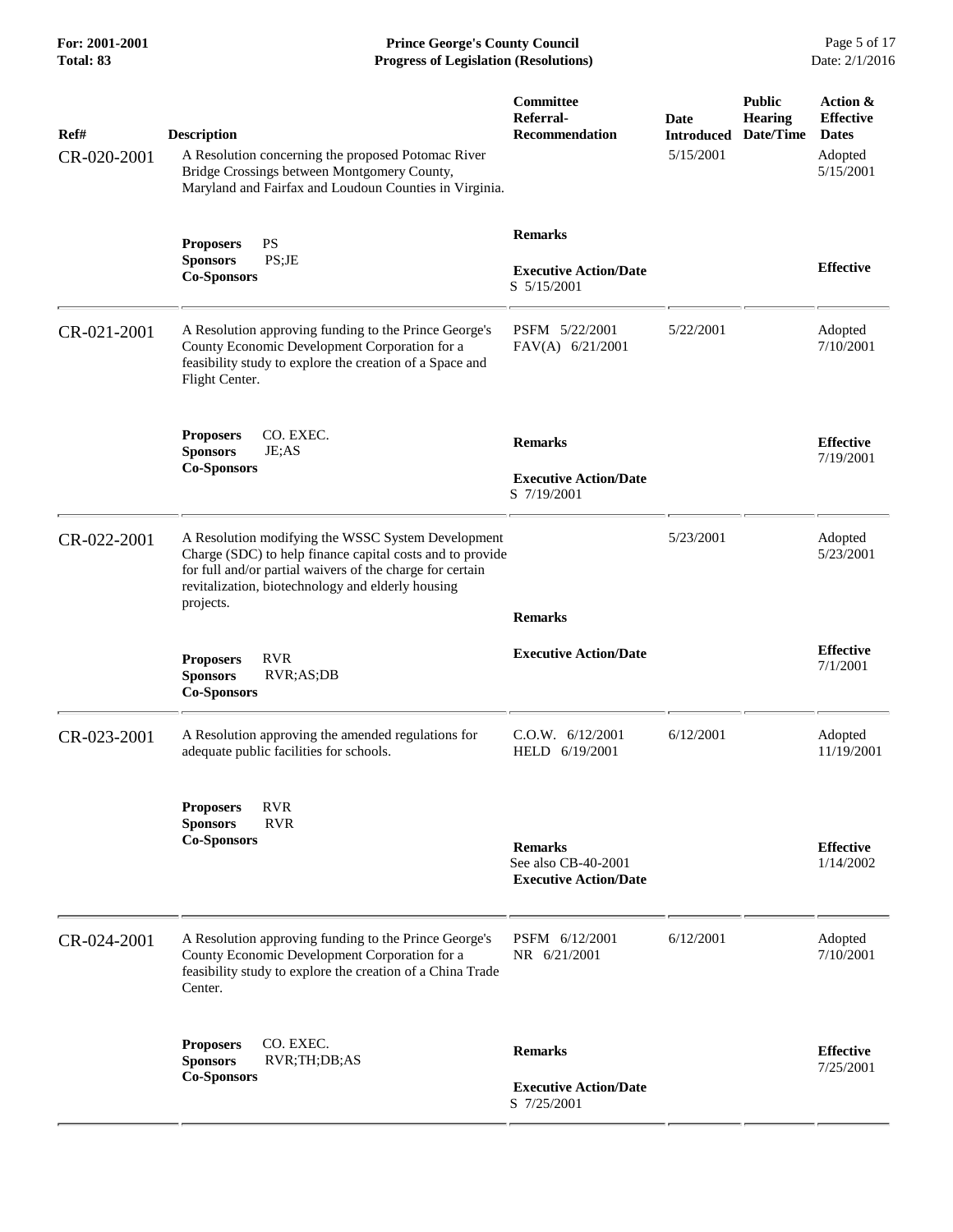**For: 2001-2001 Prince George's County Council** Page 6 of 17<br> **Prince George's County Council** Page 6 of 17<br> **Progress of Legislation (Resolutions)** Date: 2/1/2016 **Progress of Legislation (Resolutions)** 

| Ref#<br>CR-025-2001 | <b>Description</b><br>A Resolution concerning the Tax Rates for FY2001-2002<br>for the purpose of imposing and levying the Tax Rates<br>for the Fiscal Year beginning July 1, 2001.                                                                                                      | Committee<br>Referral-<br>Recommendation                      | Date<br><b>Introduced</b><br>6/12/2001 | <b>Public</b><br><b>Hearing</b><br>Date/Time | Action &<br><b>Effective</b><br><b>Dates</b><br>Adopted<br>6/12/2001 |
|---------------------|------------------------------------------------------------------------------------------------------------------------------------------------------------------------------------------------------------------------------------------------------------------------------------------|---------------------------------------------------------------|----------------------------------------|----------------------------------------------|----------------------------------------------------------------------|
|                     | <b>Proposers</b><br><b>RVR</b><br>RVR;AS<br><b>Sponsors</b><br><b>Co-Sponsors</b>                                                                                                                                                                                                        | <b>Remarks</b><br><b>Executive Action/Date</b>                |                                        |                                              | <b>Effective</b><br>7/1/2001                                         |
| CR-026-2001         | A Resolution approving a project submitted by the Prince THE 6/12/2001<br>George's County Economic Development Corporation to FAV 7/24/2001<br>the Maryland Department of Housing and Community<br>Development for participation in the Neighborhood<br>Partnership Program.             |                                                               | 6/12/2001                              |                                              | Adopted<br>7/31/2001                                                 |
|                     | CO. EXEC.<br><b>Proposers</b><br><b>Sponsors</b><br>RVR;AS<br><b>Co-Sponsors</b>                                                                                                                                                                                                         | <b>Remarks</b><br><b>Executive Action/Date</b><br>S 8/13/2001 |                                        |                                              | <b>Effective</b><br>8/13/2001                                        |
| CR-027-2001         | A Resolution approving funding to the Prince George's<br>County Economic Development Corporation for a<br>feasibility study to explore the creation of a Business<br>Development Assistance Center in an amount not to<br>exceed \$21,000.                                               | PSFM 6/12/2001<br>FAV 6/21/2001                               | 6/12/2001                              |                                              | Adopted<br>7/10/2001                                                 |
|                     | CO. EXEC.<br><b>Proposers</b><br><b>Sponsors</b><br>RVR;JE;AS;PS<br><b>Co-Sponsors</b>                                                                                                                                                                                                   | <b>Remarks</b><br><b>Executive Action/Date</b><br>S 7/19/2001 |                                        |                                              | <b>Effective</b><br>7/19/2001                                        |
| CR-028-2001         | A Resolution approving the financing of rehabilitation of THE 7/10/2001<br>the Belle Haven Apartments by Bell Haven MCU<br>Limited Partnership, through the Maryland Department<br>of Housing and Community Development or through the<br>Maryland Community Development Administration. | FAV(A) 7/24/2001                                              | 7/10/2001                              |                                              | Adopted<br>7/31/2001                                                 |
|                     | TH<br><b>Proposers</b><br><b>Sponsors</b><br>TH:MW<br><b>Co-Sponsors</b>                                                                                                                                                                                                                 | <b>Remarks</b><br><b>Executive Action/Date</b><br>S 8/13/2001 |                                        |                                              | <b>Effective</b><br>8/13/2001                                        |
| CR-029-2001         | A Resolution concerning the Ten Year Water and Sewer<br>Plan (April 2001 Amendment Cycle) to change the water FAV(A) 9/13/2001<br>and sewer category designations within the 1994<br>Comprehensive Water and Sewerage Plan.                                                              | THE 7/10/2001                                                 | 7/10/2001                              | 9/11/2001<br>$1:30$ P.M.                     | Adopted<br>9/25/2001                                                 |
|                     | CO. EXEC.<br><b>Proposers</b><br><b>Sponsors</b><br><b>RVR</b><br><b>Co-Sponsors</b>                                                                                                                                                                                                     | <b>Remarks</b><br><b>Executive Action/Date</b>                |                                        |                                              | <b>Effective</b><br>10/17/2001                                       |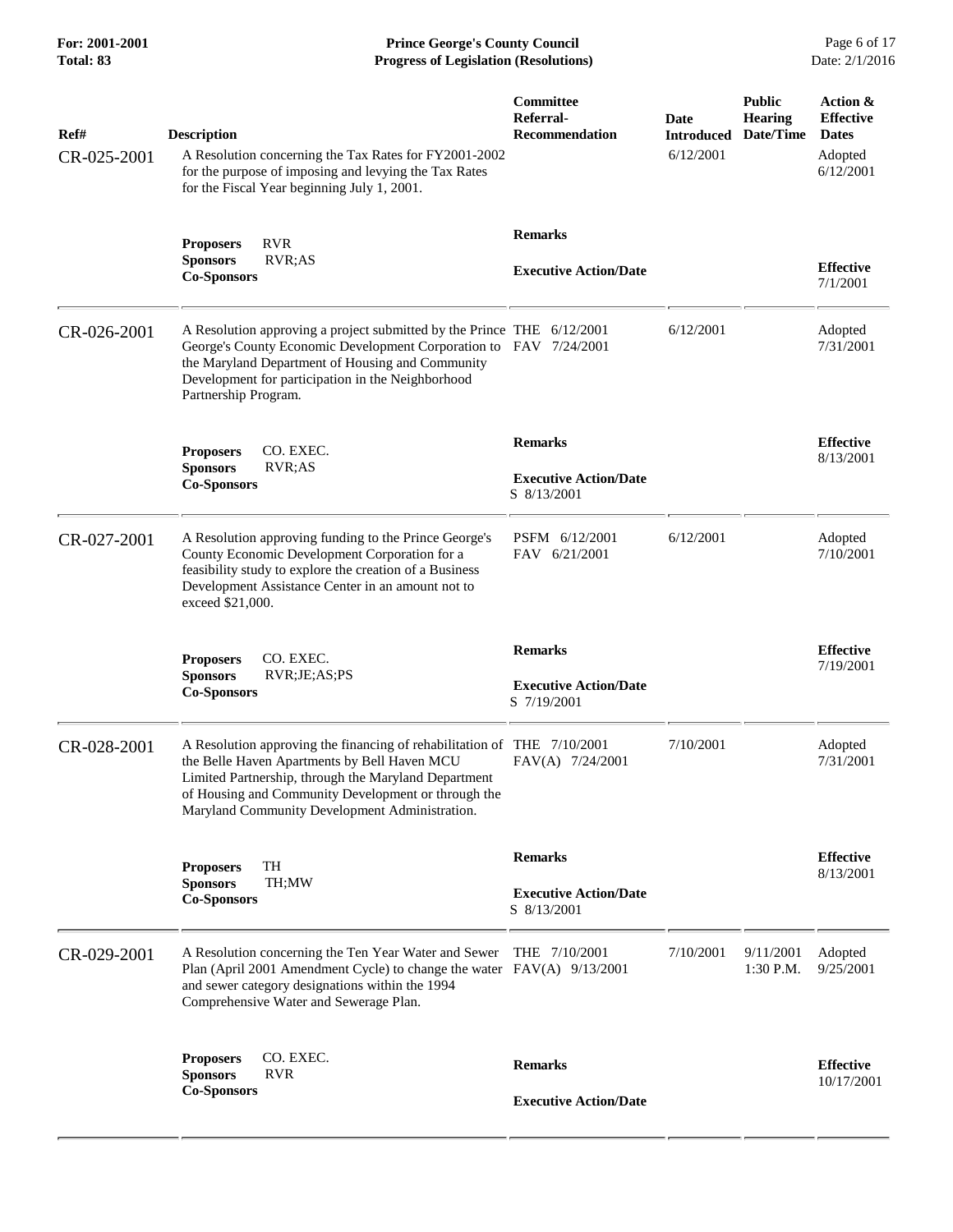**For: 2001-2001 Prince George's County Council** Page 7 of 17<br> **Prince George's County Council** Page 7 of 17<br> **Progress of Legislation (Resolutions)** Date: 2/1/2016 **Progress of Legislation (Resolutions)** 

| Ref#<br>CR-030-2001 | <b>Description</b><br>A Resolution concerning the expansion of the existing                                                                                                                                                                                                                                 | Committee<br>Referral-<br><b>Recommendation</b><br>C.O.W. 7/10/2001                 | <b>Date</b><br><b>Introduced</b><br>7/10/2001 | <b>Public</b><br><b>Hearing</b><br>Date/Time<br>7/24/2001 | Action &<br><b>Effective</b><br><b>Dates</b><br>Adopted |
|---------------------|-------------------------------------------------------------------------------------------------------------------------------------------------------------------------------------------------------------------------------------------------------------------------------------------------------------|-------------------------------------------------------------------------------------|-----------------------------------------------|-----------------------------------------------------------|---------------------------------------------------------|
|                     | Woodview Village District and the designation, creation,<br>re-naming or naming, as applicable, of Subdistricts<br>therein.                                                                                                                                                                                 |                                                                                     |                                               | $1:30$ P.M.                                               | 7/24/2001                                               |
|                     | CO. EXEC.<br><b>Proposers</b><br><b>Sponsors</b><br>RVR;MW<br><b>Co-Sponsors</b>                                                                                                                                                                                                                            | <b>Remarks</b><br>See also CR-31-2001<br><b>Executive Action/Date</b><br>S 8/9/2001 |                                               |                                                           | <b>Effective</b><br>8/9/2001                            |
| CR-031-2001         | A Resolution for the Issuance of Special Obligation<br>Bonds or Other Special Obligations to Finance or<br>Reimburse the Cost of Infrastructure Improvements<br>Relating to the Special Taxing District Known as the<br>Woodview Village Phase II Subdistrict.                                              | C.O.W. 7/10/2001                                                                    | 7/10/2001                                     | 7/24/2001<br>$1:30$ P.M.                                  | Adopted<br>7/24/2001                                    |
|                     | CO. EXEC.<br><b>Proposers</b><br>RVR;MW<br><b>Sponsors</b><br><b>Co-Sponsors</b>                                                                                                                                                                                                                            | <b>Remarks</b><br>See also CR-30-2001<br><b>Executive Action/Date</b><br>S 8/9/2001 |                                               |                                                           | <b>Effective</b><br>8/9/2001                            |
| CR-032-2001         | A Resolution providing additional funding from grants in PSFM 7/10/2001<br>amount of \$137,982 to the Office of the State's Attorney, FAV 7/19/2001<br>Department of Corrections, Police Department, Fire/<br>EMS Department, Department of Social Services, Health<br>Depart.                              |                                                                                     | 7/10/2001                                     |                                                           | Adopted<br>7/31/2001                                    |
|                     | CO. EXEC.<br><b>Proposers</b><br><b>Sponsors</b><br>RVR;AS<br><b>Co-Sponsors</b>                                                                                                                                                                                                                            | <b>Remarks</b><br><b>Executive Action/Date</b>                                      |                                               |                                                           | <b>Effective</b><br>6/30/2001                           |
| CR-033-2001         | A Resolution expressing the Prince George's County<br>Council's approval of the Housing Authority of Prince<br>George's County's 2001 Single Family Mortgage<br>Purchase Program and authorizing issuance of bonds in<br>an amount not to exceed \$17,500,000.                                              | THE 7/10/2001<br>FAV 7/24/2001                                                      | 7/10/2001                                     |                                                           | Adopted<br>7/31/2001                                    |
|                     | CO. EXEC.<br><b>Proposers</b><br><b>Sponsors</b><br>$RVR$ ; J $E$<br><b>Co-Sponsors</b>                                                                                                                                                                                                                     | <b>Remarks</b><br><b>Executive Action/Date</b>                                      |                                               |                                                           | <b>Effective</b><br>7/31/2001                           |
| CR-034-2001         | A Resolution expressing the Prince George's County<br>Council's approval of the Housing Authority of Prince<br>George's County's 2001 Single Family Mortgage<br>Purchase Program and authorizes the issuance of Taxable<br>Down Payment Assistance Investment Notes in amount<br>not to exceed \$2,500,000. | THE 7/10/2001<br>FAV 7/24/2001                                                      | 7/10/2001                                     |                                                           | Adopted<br>7/31/2001                                    |
|                     |                                                                                                                                                                                                                                                                                                             | <b>Remarks</b>                                                                      |                                               |                                                           | <b>Effective</b><br>7/31/2001                           |
|                     | CO. EXEC.<br><b>Proposers</b><br><b>Sponsors</b><br>RVR;JE<br><b>Co-Sponsors</b>                                                                                                                                                                                                                            | <b>Executive Action/Date</b>                                                        |                                               |                                                           |                                                         |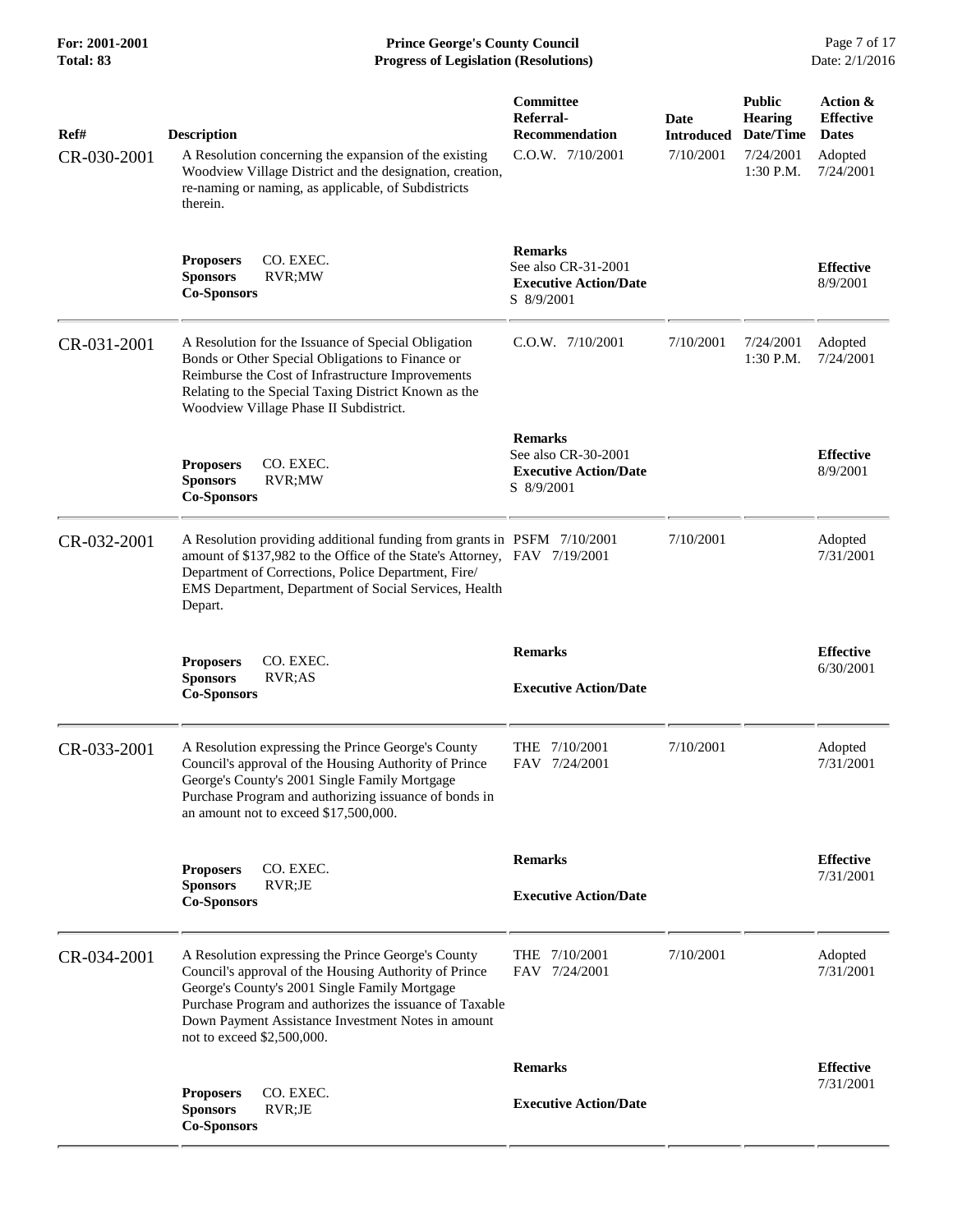**For: 2001-2001 Prince George's County Council** Page 8 of 17<br> **Prince George's County Council** Page 8 of 17<br> **Progress of Legislation (Resolutions)** Date: 2/1/2016 **Progress of Legislation (Resolutions) Progress of Legislation (Resolutions)** 

| Ref#<br>CR-035-2001 | <b>Description</b><br>A Resolution amending the WSSC Fiscal Years<br>2002-2007 Capital Improvement Program for Water and<br>Sewerage.                                                                                                                                                                                               | Committee<br>Referral-<br>Recommendation<br>THE 7/24/2001<br>FAV 7/24/2001 | Date<br><b>Introduced</b><br>7/24/2001 | <b>Public</b><br><b>Hearing</b><br>Date/Time<br>7/31/2001<br>10:00 A.M. 7/31/2001 | Action &<br><b>Effective</b><br><b>Dates</b><br>Adopted |
|---------------------|-------------------------------------------------------------------------------------------------------------------------------------------------------------------------------------------------------------------------------------------------------------------------------------------------------------------------------------|----------------------------------------------------------------------------|----------------------------------------|-----------------------------------------------------------------------------------|---------------------------------------------------------|
|                     | <b>RUSSELL</b><br><b>Proposers</b><br><b>Sponsors</b><br><b>Co-Sponsors</b>                                                                                                                                                                                                                                                         | <b>Remarks</b><br><b>Executive Action/Date</b>                             |                                        |                                                                                   | <b>Effective</b><br>7/31/2001                           |
| CR-036-2001         | A Resolution endorsing the designation of a "Community<br>Legacy Area" and application for the financing of<br>Community Legacy Projects in Suitland, Maryland<br>through the Community Legacy Program of the State of<br>Maryland's Department of Housing and Community<br>Development.                                            | <b>Remarks</b>                                                             | 7/31/2001                              |                                                                                   | Adopted<br>7/31/2001                                    |
|                     | <b>Proposers</b><br>CO. EXEC.<br><b>Sponsors</b><br>JE;MW;PS<br><b>Co-Sponsors</b>                                                                                                                                                                                                                                                  | <b>Executive Action/Date</b><br>S 8/6/2001                                 |                                        |                                                                                   | <b>Effective</b><br>8/6/2001                            |
| CR-037-2001         | A Resolution endorsing the designation of a "Community"<br>Legacy Area" and application for the financing of a<br>Community Legacy Plan in the International Corridor in<br>Prince George's County, Maryland through the<br>Community Legacy Program of the State of Maryland's<br>Department of Housing and Community Development. | <b>Remarks</b>                                                             | 7/31/2001                              |                                                                                   | Adopted<br>7/31/2001                                    |
|                     | CO. EXEC.<br><b>Proposers</b><br><b>Sponsors</b><br>JE;MW;PS<br><b>Co-Sponsors</b>                                                                                                                                                                                                                                                  | <b>Executive Action/Date</b><br>S 8/6/2001                                 |                                        |                                                                                   | <b>Effective</b><br>8/6/2001                            |
| CR-038-2001         | A Resolution endorsing the designation of a "Community<br>Legacy Area" and application for the financing of<br>Community Legacy Projects in Palmer Park, Maryland<br>through the Community Legacy Program of the State of<br>Maryland's Department of Housing and Community<br>Development.                                         | <b>Remarks</b>                                                             | 7/31/2001                              |                                                                                   | Adopted<br>7/31/2001                                    |
|                     | CO. EXEC.<br><b>Proposers</b><br><b>Sponsors</b><br>JE;MW;PS<br><b>Co-Sponsors</b>                                                                                                                                                                                                                                                  | <b>Executive Action/Date</b><br>S 8/6/2001                                 |                                        |                                                                                   | <b>Effective</b><br>8/6/2001                            |
| CR-039-2001         | A Resolution endorsing the designation of a "Community"<br>Legacy Area" and application for the financing of<br>Community Legacy Projects in District Heights,<br>Maryland through the Community Legacy Program of<br>the State of Maryland's Department of Housing and<br>Community Development.                                   | <b>Remarks</b>                                                             | 7/31/2001                              |                                                                                   | Adopted<br>7/31/2001                                    |
|                     | <b>Proposers</b><br>CO. EXEC.<br><b>Sponsors</b><br>DB;MW;PS;IG<br><b>Co-Sponsors</b>                                                                                                                                                                                                                                               | <b>Executive Action/Date</b><br>S 8/6/2001                                 |                                        |                                                                                   | <b>Effective</b><br>8/6/2001                            |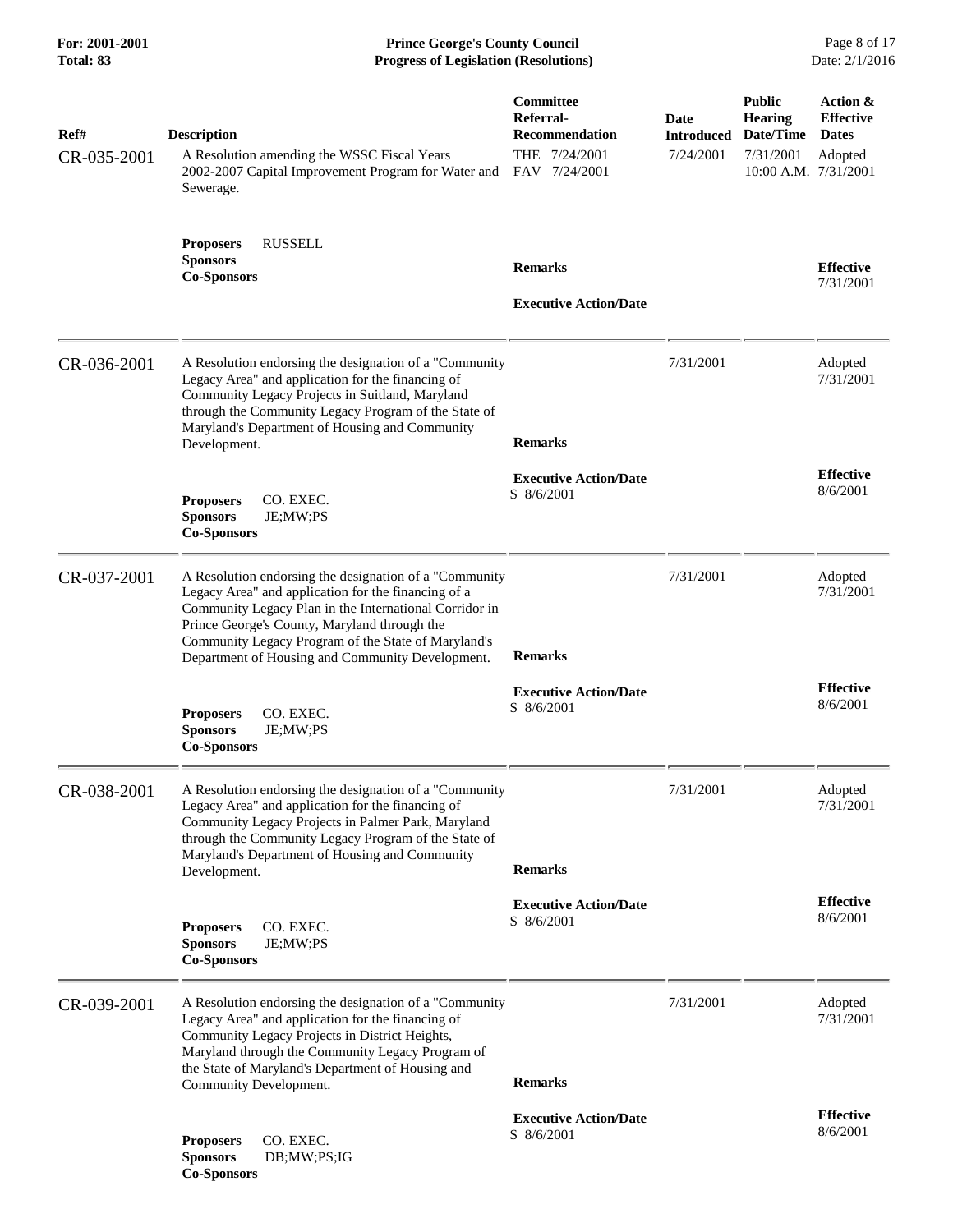| Ref#        | <b>Description</b>                                                                                                                                                                                                                                                                                                  | Committee<br>Referral-<br><b>Recommendation</b>                       | <b>Date</b><br><b>Introduced</b> | <b>Public</b><br><b>Hearing</b><br>Date/Time | Action &<br><b>Effective</b><br><b>Dates</b> |
|-------------|---------------------------------------------------------------------------------------------------------------------------------------------------------------------------------------------------------------------------------------------------------------------------------------------------------------------|-----------------------------------------------------------------------|----------------------------------|----------------------------------------------|----------------------------------------------|
| CR-040-2001 | A resolution to amend Salary Schedule G to reflect<br>changes in pay rates and other modified benefits for<br>General Employees.                                                                                                                                                                                    |                                                                       | 7/31/2001                        |                                              | Adopted<br>7/31/2001                         |
|             | CO. EXEC.<br><b>Proposers</b><br><b>Sponsors</b><br>WM;AS;MW;PS<br><b>Co-Sponsors</b>                                                                                                                                                                                                                               | <b>Remarks</b><br><b>Executive Action/Date</b>                        |                                  |                                              | <b>Effective</b><br>7/1/2001                 |
| CR-041-2001 | A Resolution approving new Live Near Your Work<br>Program Boundaries in cooperation with the Department<br>of Housing and Community Development of the State of<br>Maryland and authorizing the Redevelopment Authority<br>of Prince George's County to operate the Live Near Your<br>Work Program.                 | <b>Remarks</b>                                                        | 7/31/2001                        |                                              | Adopted<br>7/31/2001                         |
|             | CO. EXEC.<br><b>Proposers</b><br><b>Sponsors</b><br>RVR;JE;PS;MW<br><b>Co-Sponsors</b>                                                                                                                                                                                                                              | <b>Executive Action/Date</b><br>S 8/6/2001                            |                                  |                                              | <b>Effective</b><br>8/6/2001                 |
| CR-042-2001 | A Resolution to amend the Salary Plan for Deputy<br>Sheriff's Association of Prince George's County, Inc.<br>Civilian Units, Salary Schedule Z, effective July 1, 2001<br>through June 3-. 2002.                                                                                                                    |                                                                       | 9/11/2001                        |                                              | Adopted<br>9/11/2001                         |
|             | CO. EXEC.<br><b>Proposers</b><br><b>Sponsors</b><br>RVR;PS;TH;WM<br><b>Co-Sponsors</b>                                                                                                                                                                                                                              | <b>Remarks</b><br>See also CB-55-2001<br><b>Executive Action/Date</b> |                                  |                                              | <b>Effective</b>                             |
| CR-043-2001 | A Resolution approving the Finance Plan of the<br>Washing-ton Suburban Sanitary Commission for the<br>refunding of certain bonds of Washington Suburban<br>Sanitary District through the issuance of General<br>Construction Refunding Bonds and Storm Water<br>Drainage Refunding Bonds of the Washington Suburban | THE 9/11/2001<br>FAV 9/18/2001                                        | 9/11/2001                        |                                              | Adopted<br>9/25/2001                         |
|             | Sanitary District.                                                                                                                                                                                                                                                                                                  | <b>Remarks</b>                                                        |                                  |                                              | <b>Effective</b>                             |
|             | <b>WSSC</b><br><b>Proposers</b><br>WM<br><b>Sponsors</b><br><b>Co-Sponsors</b>                                                                                                                                                                                                                                      | <b>Executive Action/Date</b>                                          |                                  |                                              |                                              |
| CR-044-2001 | A Resolution to approve the financing of the acquisition<br>and rehabilitation of Parkway Apartments by the Franklin FAV 9/18/2001<br>Capital Group.                                                                                                                                                                | THE $9/11/2001$                                                       | 9/11/2001                        |                                              | Adopted<br>9/25/2001                         |
|             | CO. EXEC.<br><b>Proposers</b><br><b>MW</b><br><b>Sponsors</b><br><b>Co-Sponsors</b>                                                                                                                                                                                                                                 | <b>Remarks</b>                                                        |                                  |                                              | <b>Effective</b>                             |
|             |                                                                                                                                                                                                                                                                                                                     | <b>Executive Action/Date</b><br>S 10/17/2001                          |                                  |                                              |                                              |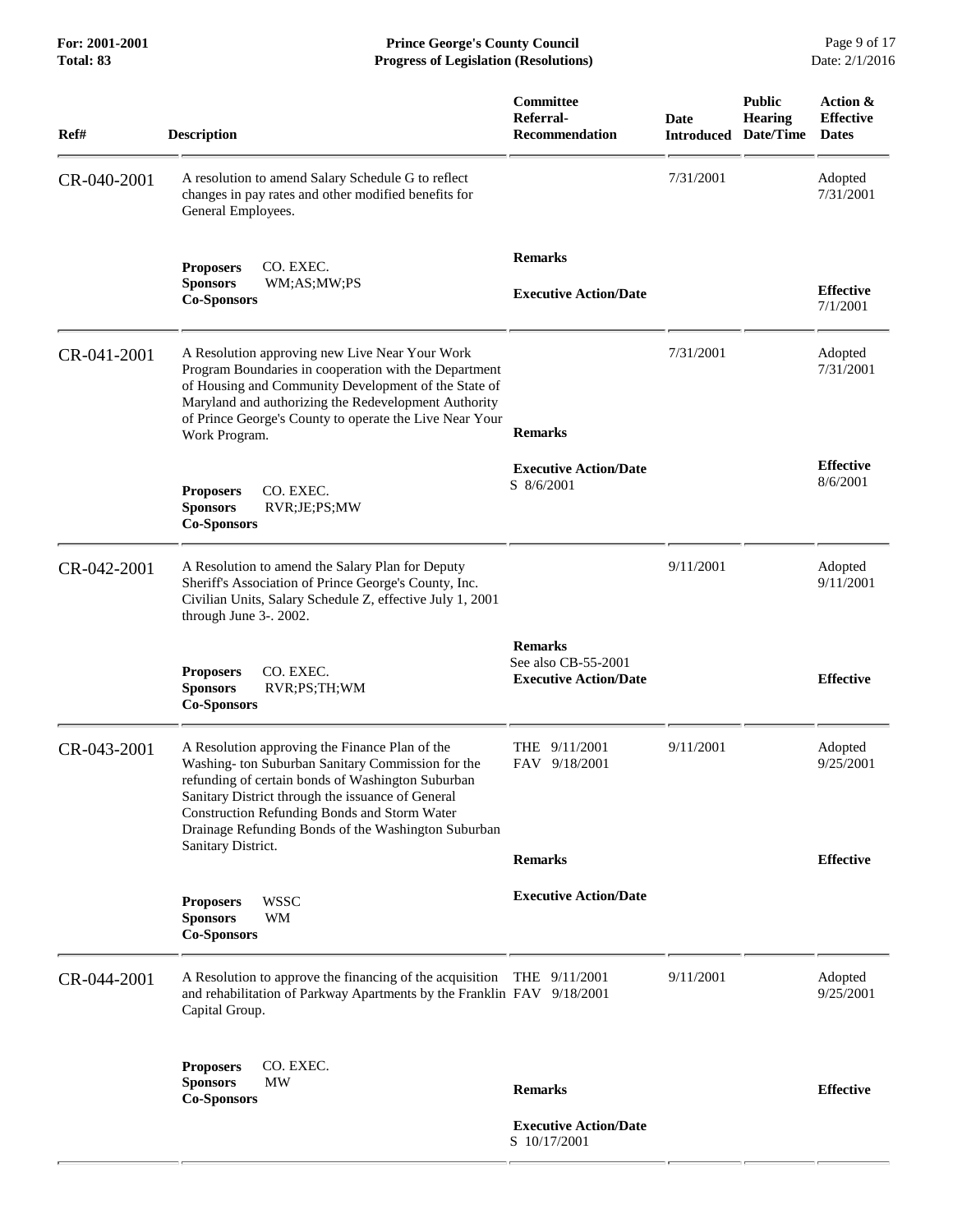| For: 2001-2001<br><b>Total: 83</b> | <b>Prince George's County Council</b><br><b>Progress of Legislation (Resolutions)</b>                                                                                                                                                                                                                                                                            |                                                 |                                        |                                              | Page 10 of 17<br>Date: 2/1/2016                                      |
|------------------------------------|------------------------------------------------------------------------------------------------------------------------------------------------------------------------------------------------------------------------------------------------------------------------------------------------------------------------------------------------------------------|-------------------------------------------------|----------------------------------------|----------------------------------------------|----------------------------------------------------------------------|
| Ref#<br>CR-045-2001                | <b>Description</b><br>A Resolution establishing that a multi-family unit known PSFM 9/11/2001<br>as St. Paul Senior Living Limited Partnership, located in FAV 9/20/2001<br>census tract number 8028.03, qualifies for a<br>Revitalization/Redevelopment Tax Credit pursuant to<br>Section 10-235.02 of the Prince George's County Code.                         | Committee<br>Referral-<br><b>Recommendation</b> | Date<br><b>Introduced</b><br>9/11/2001 | <b>Public</b><br><b>Hearing</b><br>Date/Time | Action &<br><b>Effective</b><br><b>Dates</b><br>Adopted<br>9/25/2001 |
|                                    | <b>Proposers</b><br>DB<br><b>Sponsors</b><br>DB;MW;TH;RVR<br><b>Co-Sponsors</b>                                                                                                                                                                                                                                                                                  | <b>Remarks</b><br><b>Executive Action/Date</b>  |                                        |                                              | <b>Effective</b>                                                     |
| CR-046-2001                        | A Resolution expressing our sympathy for those civilians<br>public safety personnel, fire personnel and volunteers<br>who lost their lives saving others; to commit our support<br>to the President of the United States in the actions that<br>must be taken to ensure the safety of the American people<br>and this nation; and to support all rescue efforts. | <b>Remarks</b>                                  | 9/13/2001                              |                                              | Adopted<br>9/13/2001                                                 |
|                                    | <b>Proposers</b><br>DB<br><b>Sponsors</b><br>DB;RVR;JE;IG;TH;WM;MW<br><b>Co-Sponsors</b>                                                                                                                                                                                                                                                                         | <b>Executive Action/Date</b>                    |                                        |                                              | <b>Effective</b>                                                     |
| CR-047-2001                        | A Resolution approving the Anacostia Trails Heritage<br>Area Management Plan: A Functional Master Plan for<br>Heritage Tourism with appropriate technical and editorial<br>corrections and updated factual material in response to the<br>public hearing record.                                                                                                 | C.O.W. 9/19/2001<br>FAV 9/19/2001               | 9/25/2001                              |                                              | Adopted<br>9/25/2001                                                 |
|                                    | M-NCPPC<br><b>Proposers</b><br>RVR;DB;MW;PS;WM<br><b>Sponsors</b><br><b>Co-Sponsors</b>                                                                                                                                                                                                                                                                          | <b>Remarks</b><br><b>Executive Action/Date</b>  |                                        |                                              | <b>Effective</b>                                                     |
| CR-048-2001                        | A Resolution extending the appointment of Richard W.<br>Bradley as Acting Director of Finance.                                                                                                                                                                                                                                                                   |                                                 | 9/25/2001                              |                                              | Adopted<br>9/25/2001                                                 |
|                                    | <b>Proposers</b><br>CO. EXEC.<br><b>Sponsors</b><br>RVR;DB;MW;PS;WM<br><b>Co-Sponsors</b>                                                                                                                                                                                                                                                                        | <b>Remarks</b><br><b>Executive Action/Date</b>  |                                        |                                              | <b>Effective</b>                                                     |
| CR-049-2001                        | A Resolution amending the Revenue Authority of Prince PSFM 9/25/2001<br>George's County's Fiscal Year 2001-2002 Operating<br>Budget and Fiscal Year 2002-2007 Capital Improvement<br>Program.                                                                                                                                                                    | FAV 10/4/2001                                   | 9/25/2001                              |                                              | Adopted<br>11/6/2001                                                 |
|                                    | CO. EXEC.<br><b>Proposers</b><br><b>Sponsors</b><br>RVR;DB;TH;PS;MW;AS<br><b>Co-Sponsors</b>                                                                                                                                                                                                                                                                     | <b>Remarks</b>                                  |                                        |                                              | <b>Effective</b>                                                     |
|                                    |                                                                                                                                                                                                                                                                                                                                                                  | <b>Executive Action/Date</b>                    |                                        |                                              |                                                                      |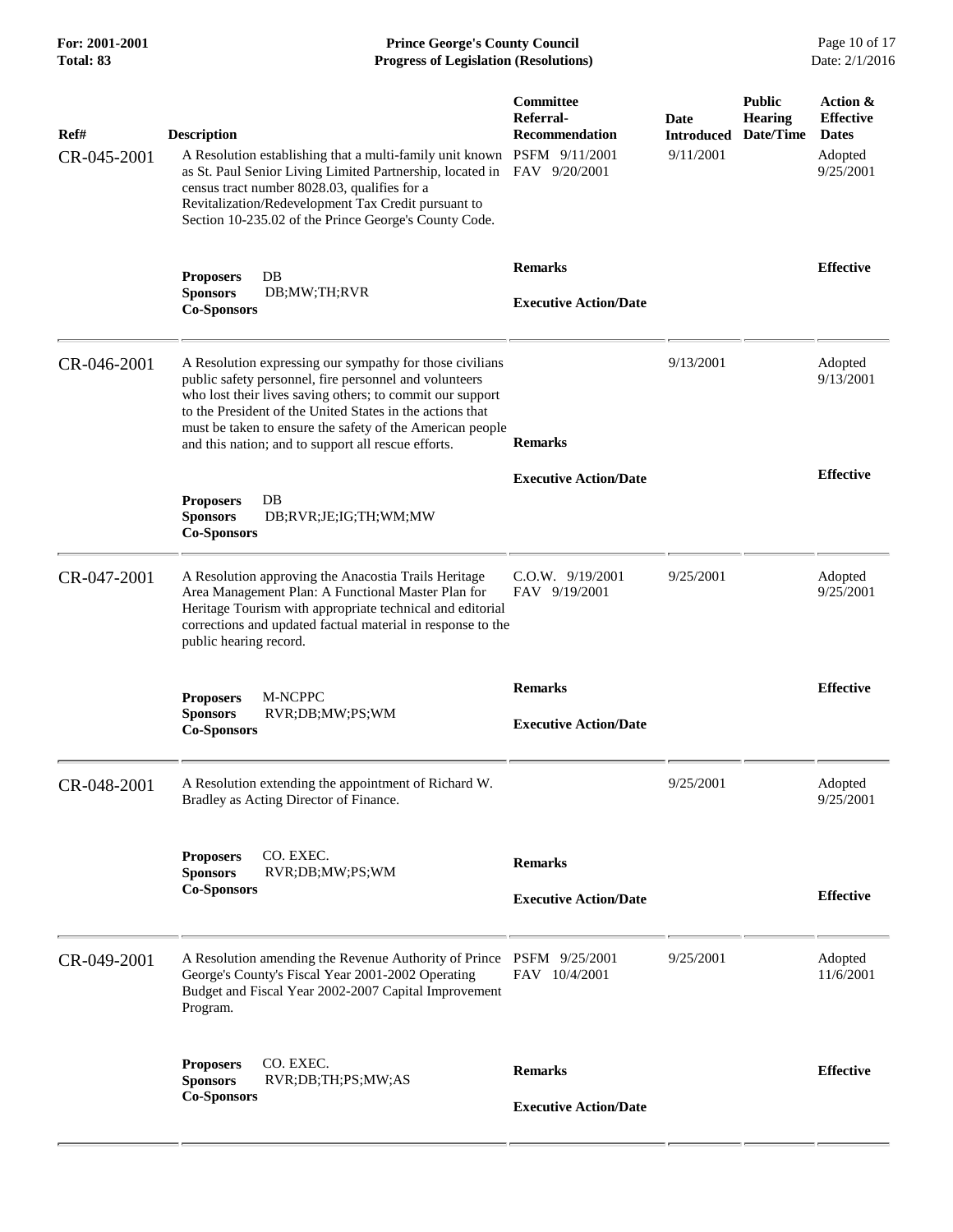**For: 2001-2001 Prince George's County Council** Page 11 of 17<br> **Prince George's County Council** Page 11 of 17<br> **Progress of Legislation (Resolutions)** Date: 2/1/2016 **Progress of Legislation (Resolutions) Progress of Legislation (Resolutions)** 

| Ref#<br>CR-050-2001 | <b>Description</b><br>A Resolution reminding Prince Georgians of the values<br>which made our county a beacon of hope and destination<br>to peoples from nations all across the globe.                                                                                   | Committee<br>Referral-<br>Recommendation                                              | <b>Date</b><br><b>Introduced</b><br>9/25/2001 | <b>Public</b><br><b>Hearing</b><br>Date/Time | Action &<br><b>Effective</b><br><b>Dates</b><br>Adopted<br>9/25/2001 |
|---------------------|--------------------------------------------------------------------------------------------------------------------------------------------------------------------------------------------------------------------------------------------------------------------------|---------------------------------------------------------------------------------------|-----------------------------------------------|----------------------------------------------|----------------------------------------------------------------------|
|                     | <b>Proposers</b><br>JE<br>JE<br><b>Sponsors</b><br><b>Co-Sponsors</b>                                                                                                                                                                                                    | <b>Remarks</b><br><b>Executive Action/Date</b>                                        |                                               |                                              | <b>Effective</b>                                                     |
| CR-051-2001         | A Resolution to amend the Salary Plan for the Deputy<br>Sheriff's Association of Prince George's County, Inc.<br>(Deputy Sheriffs), Salary Schedule W, effective July 1,<br>2001.                                                                                        | PSFM 10/9/2001<br>FAV 10/18/2001                                                      | 10/9/2001                                     |                                              | Adopted<br>11/19/2001                                                |
|                     | CO. EXEC.<br><b>Proposers</b><br><b>Sponsors</b><br>RVR;AS;MW;JE;IG<br><b>Co-Sponsors</b>                                                                                                                                                                                | <b>Remarks</b><br>See Also CB-82-2001<br><b>Executive Action/Date</b>                 |                                               |                                              | <b>Effective</b>                                                     |
| CR-052-2001         | A Resolution to amend the Salary Plan for Prince<br>George's Correctional Officers' Association, Inc.<br>(PGCOA) (Correctional Officers) Salary Schedule D<br>effective July 1, 2001 through June 30, 2003.                                                              | PSFM 10/9/2001<br>FAV 10/18/2001                                                      | 10/9/2001                                     |                                              | Adopted<br>11/19/2001                                                |
|                     | CO. EXEC.<br><b>Proposers</b><br><b>Sponsors</b><br>RVR;AS;MW;DB;PS;JE<br><b>Co-Sponsors</b>                                                                                                                                                                             | <b>Remarks</b><br>See Also CB-80-2001 &<br>CB-81-2001<br><b>Executive Action/Date</b> |                                               |                                              | <b>Effective</b>                                                     |
| CR-053-2001         | A Resolution to amend the Salary Plan for Council 67,<br>American Federation of State, County and Municipal<br>Employees, AFL-CIO (AFSCME) and its affiliated<br>Locals 2462 and 2735, Salary Schedule A, effective July<br>1, 2001 through June 30, 2003.               | PSFM 10/9/2001<br>FAV 10/18/2001                                                      | 10/9/2001                                     |                                              | Adopted<br>11/19/2001                                                |
|                     | CO. EXEC.<br><b>Proposers</b><br><b>Sponsors</b><br>RVR;AS;JE;MW;IG;PS<br><b>Co-Sponsors</b>                                                                                                                                                                             | <b>Remarks</b><br>See Also CB-88-2001<br><b>Executive Action/Date</b>                 |                                               |                                              | <b>Effective</b>                                                     |
| CR-054-2001         | A Resolution to amend the Salary Plan for Council 67,<br>American Federation of State, County and Municipal<br>Employees (AFSCME), AFL-CIO, and its affiliated Local<br>241 (School Crossing Guards) Salary Schedule X,<br>effective July 1, 2001 through June 30, 2003. | PSFM 10/9/2001<br>FAV 10/18/2001                                                      | 10/9/2001                                     |                                              | Adopted<br>11/19/2001                                                |
|                     | CO. EXEC.<br><b>Proposers</b><br><b>Sponsors</b><br>RVR;DB;AS;MW;PS;IG<br><b>Co-Sponsors</b>                                                                                                                                                                             | <b>Remarks</b><br>See Also CB-83-2001<br><b>Executive Action/Date</b>                 |                                               |                                              | <b>Effective</b>                                                     |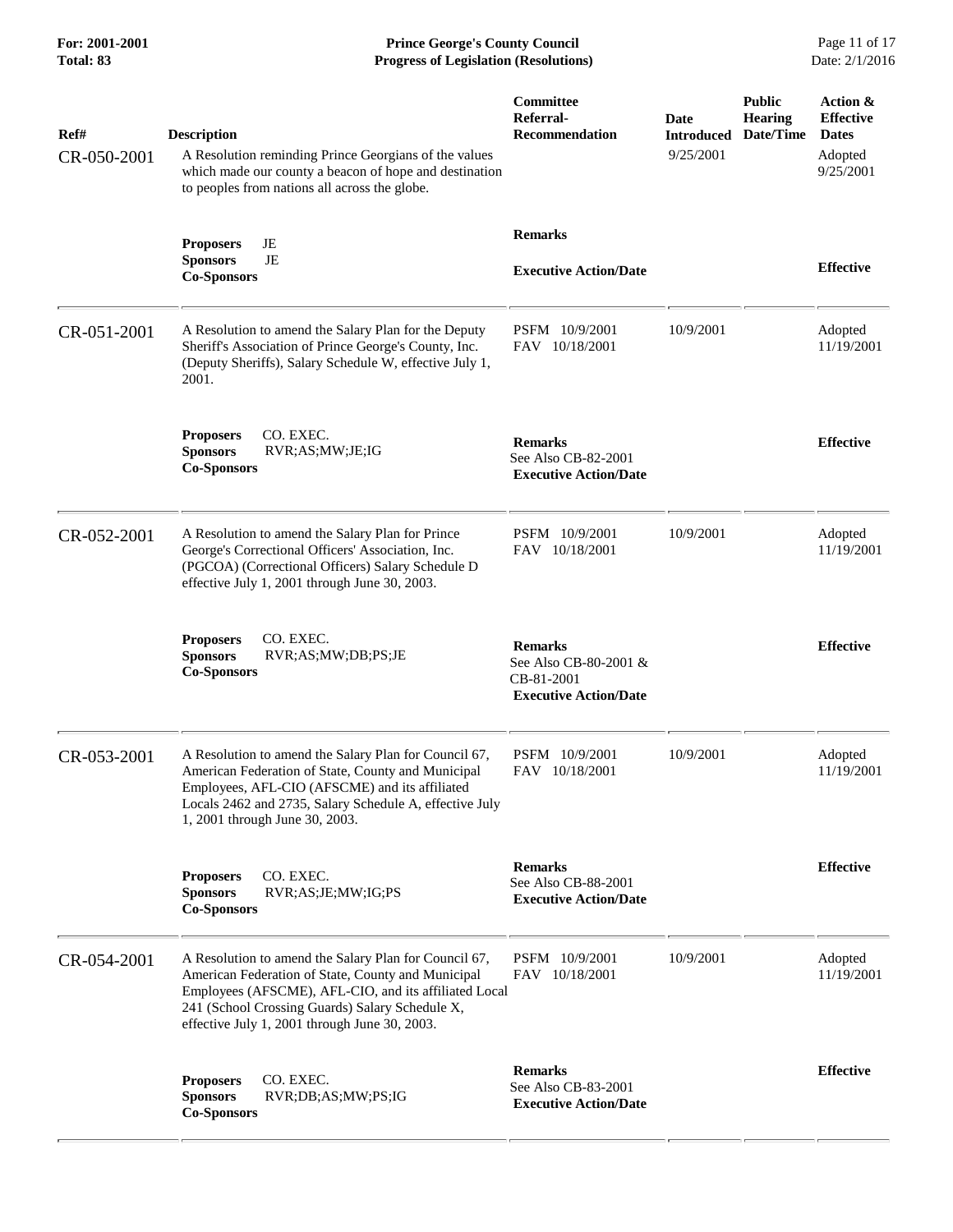**For: 2001-2001 Prince George's County Council** Page 12 of 17<br> **Prince George's County Council** Page 12 of 17<br> **Progress of Legislation (Resolutions)** Date: 2/1/2016 **Progress of Legislation (Resolutions) Progress of Legislation (Resolutions)** 

| Ref#<br>CR-055-2001 | <b>Description</b><br>A Resolution to amend the Salary Plan for Council 67,<br>American Federation of County, State and Municipal<br>Employees (AFSCME), AFL-CIO Local 3279 (DER<br>Clerical Units I and II) Salary Schedule C, effective July<br>1, 2001 through June 30, 2003. | Committee<br>Referral-<br>Recommendation<br>PSFM 10/9/2001<br>FAV 10/18/2001          | Date<br><b>Introduced</b><br>10/9/2001 | <b>Public</b><br><b>Hearing</b><br>Date/Time | Action &<br><b>Effective</b><br><b>Dates</b><br>Adopted<br>11/19/2001 |
|---------------------|----------------------------------------------------------------------------------------------------------------------------------------------------------------------------------------------------------------------------------------------------------------------------------|---------------------------------------------------------------------------------------|----------------------------------------|----------------------------------------------|-----------------------------------------------------------------------|
|                     | CO. EXEC.<br><b>Proposers</b><br><b>Sponsors</b><br>RVR;AS;JE;MW;IG<br><b>Co-Sponsors</b>                                                                                                                                                                                        | <b>Remarks</b><br>See Also CB-84-2001<br><b>Executive Action/Date</b>                 |                                        |                                              | <b>Effective</b>                                                      |
| CR-056-2001         | A Resolution to amend the Salary Plan for Council 67,<br>American Federation of State, County and Municipal<br>Employees (AFSCME), AFL-CIO, and its affiliated Local<br>3389 (Health Department) Salary Schedule J, effective<br>July 1, 2001 through June 30, 2003.             | PSFM 10/9/2001<br>FAV 10/18/2001                                                      | 10/9/2001                              |                                              | Adopted<br>11/19/2001                                                 |
|                     | CO. EXEC.<br><b>Proposers</b><br><b>Sponsors</b><br>RVR;AS;DB;PS;IG;JE;MW<br><b>Co-Sponsors</b>                                                                                                                                                                                  | <b>Remarks</b><br>See Also CB-85-2001<br><b>Executive Action/Date</b>                 |                                        |                                              | <b>Effective</b>                                                      |
| CR-057-2001         | A Resolution to amend the Salary Plan for Council 67<br>American Federation of State, County and Municipal<br>Employees (AFSCME), AFL-CIO, Local 1170<br>(Supervisory Employees in the Health Department).                                                                       | PSFM 10/9/2001<br>FAV 10/18/2001                                                      | 10/9/2001                              |                                              | Adopted<br>11/19/2001                                                 |
|                     | CO. EXEC.<br><b>Proposers</b><br><b>Sponsors</b><br>RVR;AS;JE;MW;IG;PS<br><b>Co-Sponsors</b>                                                                                                                                                                                     | <b>Remarks</b><br>See Also CB-86-2001<br><b>Executive Action/Date</b>                 |                                        |                                              | <b>Effective</b>                                                      |
| CR-058-2001         | A Resolution to establish the Salary Plan for Prince<br>George's Correctional Officers' Association, Inc.<br>(PGCOA) (Civilian Unit), Salary Schedule Q, effective<br>July 1, 2001 through June 30, 2003.                                                                        | PSFM 10/9/2001<br>FAV 10/18/2001                                                      | 10/9/2001                              |                                              | Adopted<br>11/19/2001                                                 |
|                     | CO. EXEC.<br><b>Proposers</b><br><b>Sponsors</b><br>RVR;AS;MW;JE;PS;IG<br><b>Co-Sponsors</b>                                                                                                                                                                                     | <b>Remarks</b><br>See Also CB-89-2001 &<br>CB-90-2001<br><b>Executive Action/Date</b> |                                        |                                              | <b>Effective</b>                                                      |
| CR-059-2001         | A Resolution to amend the Salary Plan for Prince<br>George's County Police Civilian Employees Association<br>(PCEA) Salary Schedule P, effective July 1, 2001<br>through June 30, 2003.                                                                                          | PSFM 10/9/2001<br>FAV 10/18/2001                                                      | 10/9/2001                              |                                              | Adopted<br>11/19/2001                                                 |
|                     | CO. EXEC.<br><b>Proposers</b><br><b>Sponsors</b><br>RVR;AS;DB;MW;JE;IG;PS<br><b>Co-Sponsors</b>                                                                                                                                                                                  | <b>Remarks</b><br>See Also CB-98-2001 &<br>CB-90-2001<br><b>Executive Action/Date</b> |                                        |                                              | <b>Effective</b>                                                      |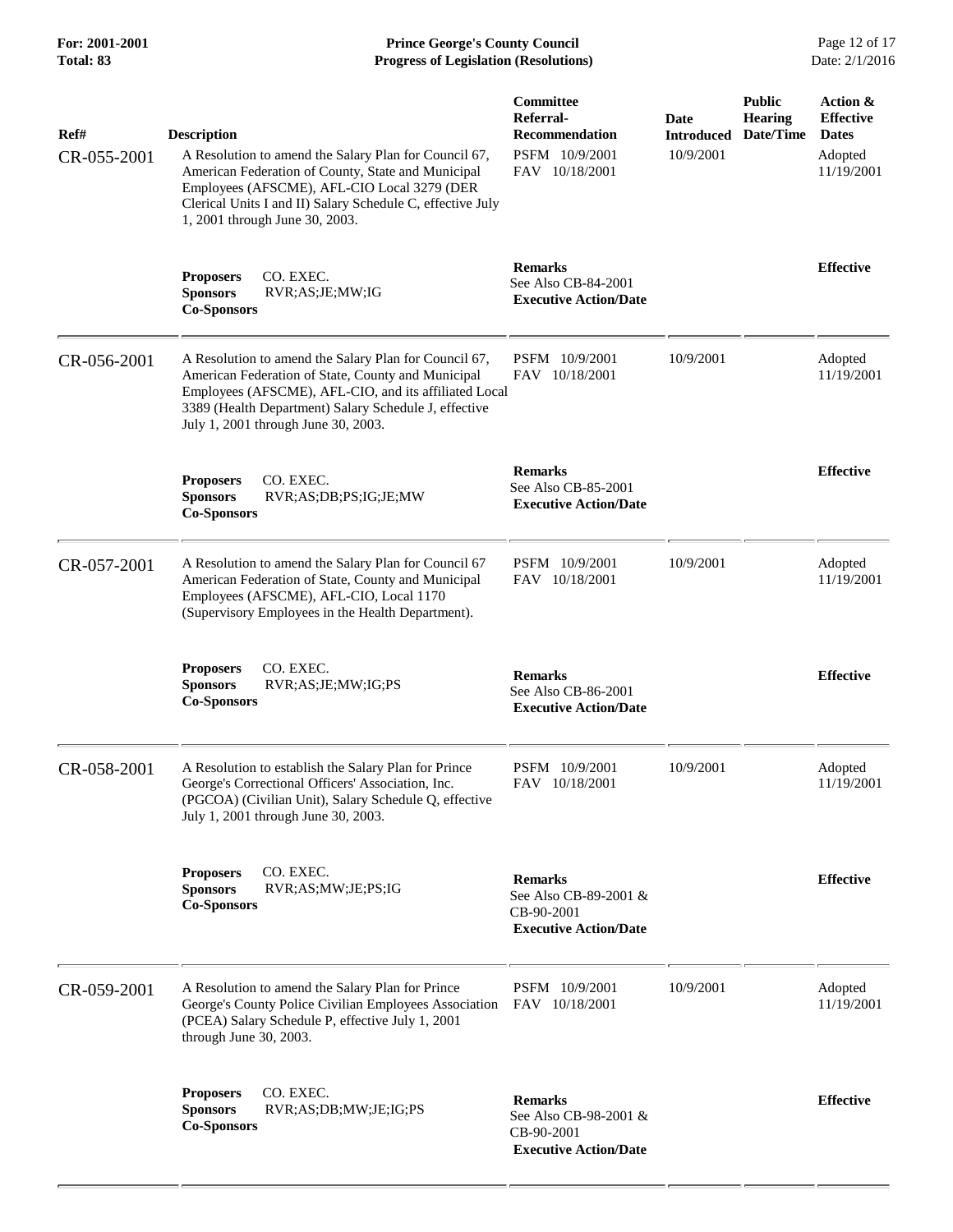**For: 2001-2001 Prince George's County Council** Page 13 of 17<br> **Prince George's County Council** Page 13 of 17<br> **Progress of Legislation (Resolutions)** Date: 2/1/2016 **Progress of Legislation (Resolutions) Progress of Legislation (Resolutions)** 

| Ref#        | <b>Description</b>                                                                                                                                                                                                                                                        | Committee<br>Referral-<br><b>Recommendation</b>                       | Date<br><b>Introduced</b> | <b>Public</b><br><b>Hearing</b><br>Date/Time | Action &<br><b>Effective</b><br><b>Dates</b> |
|-------------|---------------------------------------------------------------------------------------------------------------------------------------------------------------------------------------------------------------------------------------------------------------------------|-----------------------------------------------------------------------|---------------------------|----------------------------------------------|----------------------------------------------|
| CR-060-2001 | A Resolution to amend the Salary Plan for Council 67,<br>American Federation of State, County and Municipal<br>Employees (AFSCME), AFL-CIO and its affiliated Local<br>2462, Salary Schedule A, effective July 1, 2001 through<br>June 30, 2003.                          | PSFM 10/9/2001<br>FAV 10/18/2001                                      | 10/9/2001                 |                                              | Adopted<br>11/19/2001                        |
|             | CO. EXEC.<br><b>Proposers</b><br>RVR;AS;JE;MW;IG<br><b>Sponsors</b><br><b>Co-Sponsors</b>                                                                                                                                                                                 | <b>Remarks</b><br>See Also CB-97-2001<br><b>Executive Action/Date</b> |                           |                                              | <b>Effective</b>                             |
| CR-061-2001 | A Resolution concerning the Ten Year Water and<br>Sewerage Plan (August 2001 Amendment Cycle) to<br>change the water and sewer category designations within<br>the 1994 Comprehensive Water and Sewerage Plan.                                                            | THE 10/2/2001<br>FAV(A) 11/8/2001                                     | 10/2/2001                 | 11/6/2001<br>1:30 P.M.                       | Adopted<br>11/19/2001                        |
|             | <b>Proposers</b><br>CO. EXEC.<br><b>Sponsors</b><br>JE;MW                                                                                                                                                                                                                 | <b>Remarks</b>                                                        |                           |                                              | <b>Effective</b>                             |
|             | <b>Co-Sponsors</b>                                                                                                                                                                                                                                                        | <b>Executive Action/Date</b>                                          |                           |                                              | 12/11/2001                                   |
| CR-062-2001 | A Resolution adopting the 2001 Water and Sewerage<br>Plan and the 2001 Water and Sewer Category Maps, and<br>approving a fee schedule for administering Water and<br>Sewer Plan amendments, and the purchase of maps and<br>related materials.                            | THE 10/2/2001<br>FAV(A) 11/8/2001                                     | 10/2/2001                 | 11/6/2001<br>1:30 P.M.                       | Adopted<br>11/19/2001                        |
|             | CO. EXEC.<br><b>Proposers</b><br><b>Sponsors</b><br>MW;RVR<br><b>Co-Sponsors</b>                                                                                                                                                                                          | <b>Remarks</b><br><b>Executive Action/Date</b>                        |                           |                                              | <b>Effective</b><br>12/11/2001               |
| CR-063-2001 | A Resolution approving with amendments, the Sector<br>Plan and Sectional Map Amendment for the Greenbelt<br>Metro Area, thereby defining long-range land use and<br>development policies, detailed zoning proposals,<br>community improvement proposals and redevelopment |                                                                       | 10/16/2001                |                                              | Adopted<br>10/16/2001                        |
|             | opportunities.                                                                                                                                                                                                                                                            | <b>Remarks</b>                                                        |                           |                                              |                                              |
|             | M-NCPPC<br><b>Proposers</b><br><b>Sponsors</b><br>TH<br><b>Co-Sponsors</b>                                                                                                                                                                                                | <b>Executive Action/Date</b>                                          |                           |                                              | <b>Effective</b>                             |
| CR-064-2001 | A Resolution establishing spending control limits on the<br>Fiscal Year 2003 Water and Sewer Operating and Capital<br>Budgets of the Washington Suburban Sanitary<br>Commission (WSSC).                                                                                   |                                                                       | 10/16/2001                |                                              | Adopted<br>10/16/2001                        |
|             |                                                                                                                                                                                                                                                                           | <b>Remarks</b>                                                        |                           |                                              |                                              |
|             | <b>RVR</b><br><b>Proposers</b><br>JE;AS;PS;MW<br><b>Sponsors</b><br><b>Co-Sponsors</b>                                                                                                                                                                                    | <b>Executive Action/Date</b>                                          |                           |                                              | <b>Effective</b><br>10/16/2001               |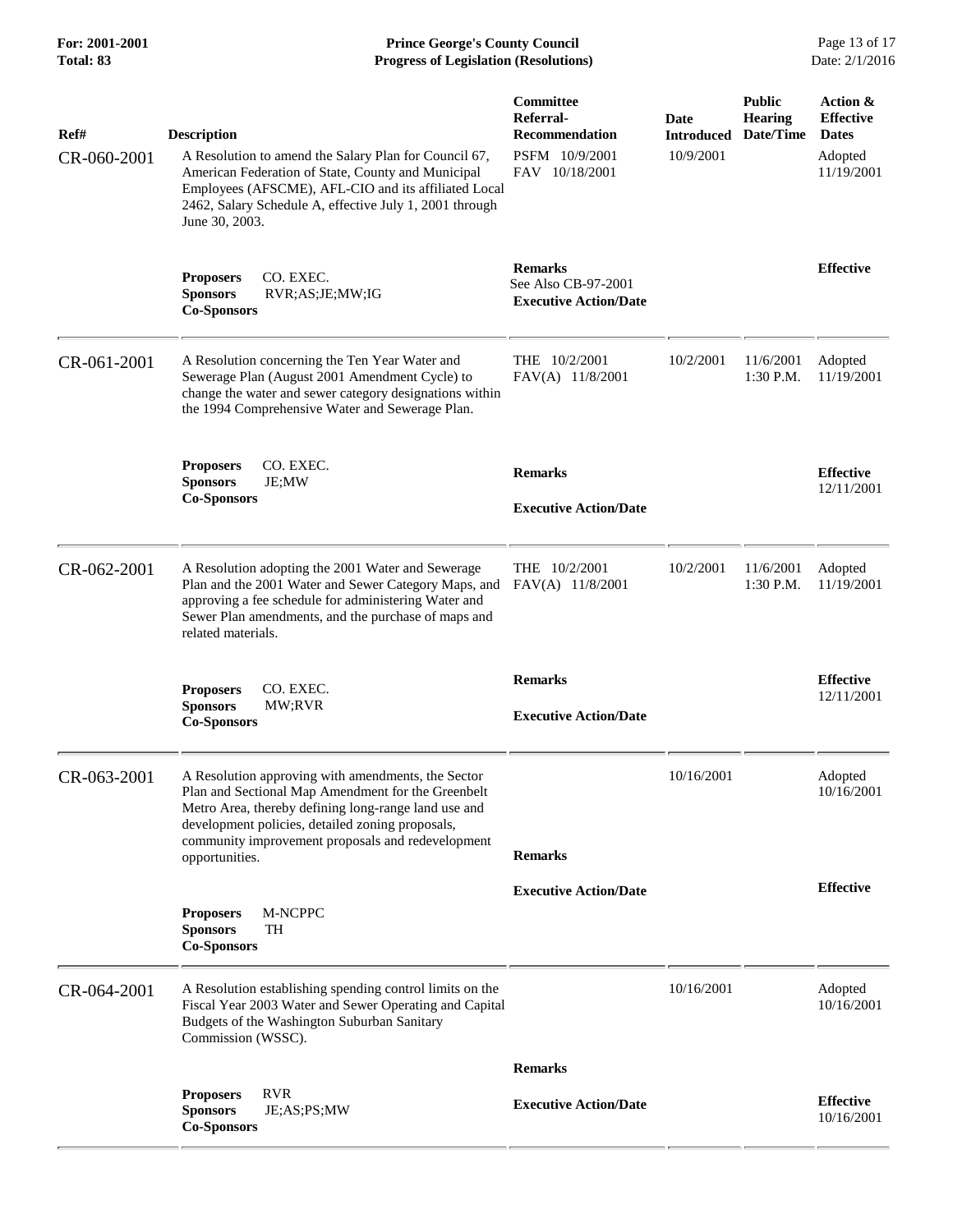**For: 2001-2001 Prince George's County Council** Page 14 of 17<br> **Prince George's County Council** Page 14 of 17<br> **Progress of Legislation (Resolutions)** Date: 2/1/2016 **Progress of Legislation (Resolutions)** 

| Ref#<br>CR-065-2001 | <b>Description</b><br>A Resolution approving the financing of the acquisition<br>and rehabilitation of Regent's Square by a joint venture<br>between Pinnacle Development Partners, Inc. and<br>Regency Development Associates, Inc.   | Committee<br>Referral-<br><b>Recommendation</b><br>THE 10/30/2001<br>FAV 11/8/2001 | Date<br><b>Introduced</b><br>10/30/2001 | <b>Public</b><br><b>Hearing</b><br>Date/Time | Action &<br><b>Effective</b><br><b>Dates</b><br>Adopted<br>11/13/2001 |
|---------------------|----------------------------------------------------------------------------------------------------------------------------------------------------------------------------------------------------------------------------------------|------------------------------------------------------------------------------------|-----------------------------------------|----------------------------------------------|-----------------------------------------------------------------------|
|                     | CO. EXEC.<br><b>Proposers</b><br><b>Sponsors</b><br>RVR;AS;DB;MW;PS<br><b>Co-Sponsors</b>                                                                                                                                              | <b>Remarks</b><br><b>Executive Action/Date</b>                                     |                                         |                                              | <b>Effective</b>                                                      |
| CR-066-2001         | A Resolution concerning Financing under the Maryland<br>Economic Assistance Fund Act (T.S. Realty Company<br>and Lot 22B Collington Center, LLC).                                                                                      | PZED 10/30/2001<br>FAV 11/7/2001                                                   | 10/30/2001                              |                                              | Adopted<br>11/13/2001                                                 |
|                     | CO. EXEC.<br><b>Proposers</b><br><b>Sponsors</b><br>AS;MW;PS<br><b>Co-Sponsors</b>                                                                                                                                                     | <b>Remarks</b><br><b>Executive Action/Date</b>                                     |                                         |                                              | <b>Effective</b>                                                      |
| CR-067-2001         | A Resolution to approve the financing for the acquisition THE 10/30/2001<br>and construction of the multifamily component of<br>Windsor Crossing (formerly known as Manchester<br>Square Apartments) by Windsor Family Associates, LP. | FAV(A) 11/8/2001                                                                   | 10/30/2001                              |                                              | Adopted<br>11/13/2001                                                 |
|                     | CO. EXEC.<br><b>Proposers</b><br><b>Sponsors</b><br>AS;DB<br><b>Co-Sponsors</b>                                                                                                                                                        | <b>Remarks</b><br><b>Executive Action/Date</b>                                     |                                         |                                              | <b>Effective</b>                                                      |
| CR-068-2001         | A Resolution approving the financing for the acquisition THE 10/30/2001<br>and construction of the Elderly component of Windsor<br>Crossing (formerly known as Manchester Square<br>apartments) by Windsor Elderly Associates, LP.     | FAV(A) 11/8/2001                                                                   | 10/30/2001                              |                                              | Adopted<br>11/13/2001                                                 |
|                     | CO. EXEC.<br><b>Proposers</b><br><b>Sponsors</b><br>RVR;AS;TH<br><b>Co-Sponsors</b>                                                                                                                                                    | <b>Remarks</b><br><b>Executive Action/Date</b>                                     |                                         |                                              | <b>Effective</b>                                                      |
| CR-069-2001         | A Resolution extending the time for the recommendations<br>of the Charter Review Commission to be submitted to the<br>County Executive and the County Council.                                                                         |                                                                                    | 10/30/2001                              |                                              | Adopted<br>10/30/2001                                                 |
|                     | CO. EXEC.<br><b>Proposers</b><br>AS<br><b>Sponsors</b><br><b>Co-Sponsors</b>                                                                                                                                                           | <b>Remarks</b><br><b>Executive Action/Date</b>                                     |                                         |                                              | <b>Effective</b>                                                      |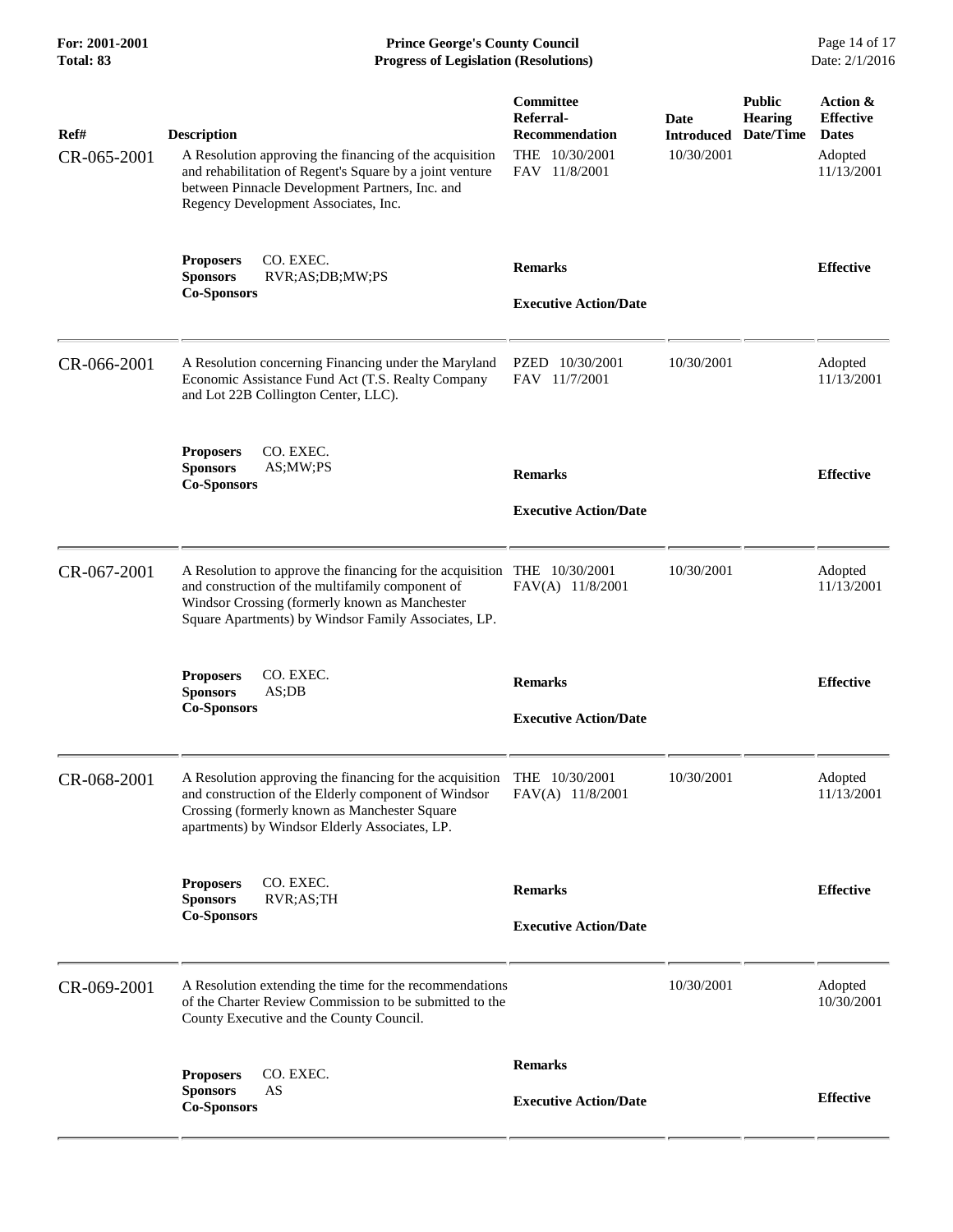**For: 2001-2001 Prince George's County Council** Page 15 of 17<br> **Prince George's County Council** Page 15 of 17<br> **Progress of Legislation (Resolutions)** Date: 2/1/2016 **Progress of Legislation (Resolutions) Progress of Legislation (Resolutions)** 

| Ref#<br>CR-070-2001 | <b>Description</b><br>A Resolution to approve the project submitted by the<br>Housing Initiative Partnership, Inc. (HIP) to the State of<br>Maryland Department of Housing and Community<br>Development for participation in the Neighborhood<br>Partnership Program.                                                                              | Committee<br>Referral-<br><b>Recommendation</b><br>THE 10/30/2001<br>FAV 11/8/2001 | Date<br><b>Introduced</b><br>10/30/2001 | <b>Public</b><br><b>Hearing</b><br>Date/Time | Action &<br><b>Effective</b><br><b>Dates</b><br>Adopted<br>11/13/2001 |
|---------------------|----------------------------------------------------------------------------------------------------------------------------------------------------------------------------------------------------------------------------------------------------------------------------------------------------------------------------------------------------|------------------------------------------------------------------------------------|-----------------------------------------|----------------------------------------------|-----------------------------------------------------------------------|
|                     | CO. EXEC.<br><b>Proposers</b><br><b>Sponsors</b><br>PS;AS;MW;TH<br><b>Co-Sponsors</b>                                                                                                                                                                                                                                                              | <b>Remarks</b><br><b>Executive Action/Date</b>                                     |                                         |                                              | <b>Effective</b>                                                      |
| CR-071-2001         | A Resolution directing that a special election be held to<br>fill a vacancy on the County Council and to establish the<br>dates for conducting the special primary election, the<br>special election, and the deadline for the certification of<br>candidacy.                                                                                      | <b>Remarks</b>                                                                     | 10/30/2001                              |                                              | Adopted<br>10/30/2001                                                 |
|                     | <b>RVR</b><br><b>Proposers</b><br><b>Sponsors</b><br>RVR;TH;MW;PS;JE;AS;DB<br><b>Co-Sponsors</b>                                                                                                                                                                                                                                                   | <b>Executive Action/Date</b>                                                       |                                         |                                              | <b>Effective</b>                                                      |
| CR-072-2001         | A Resolution concerning U.S. 301 Southern Corridor<br>Transportation Study Recommendations.                                                                                                                                                                                                                                                        | THE 11/6/2001<br>FAV 11/8/2001                                                     | 11/6/2001                               |                                              | Adopted<br>11/13/2001                                                 |
|                     | JE<br><b>Proposers</b><br>JE<br><b>Sponsors</b><br><b>Co-Sponsors</b>                                                                                                                                                                                                                                                                              | <b>Remarks</b><br><b>Executive Action/Date</b>                                     |                                         |                                              | <b>Effective</b>                                                      |
| CR-073-2001         | A Resolution providing additional funding from grants in PSFM 11/6/2001<br>the amount of \$2,610,107 to the Health Department, FAV 11/13/2001<br>Police Department, Department of Housing and<br>Community Development, Fire Department, Sheriff's<br>Department, Department of Environmental Resources,<br>and the Department of Social Services. |                                                                                    | 11/6/2001                               |                                              | Adopted<br>11/19/2001                                                 |
|                     |                                                                                                                                                                                                                                                                                                                                                    | <b>Remarks</b>                                                                     |                                         |                                              | <b>Effective</b>                                                      |
|                     | CO. EXEC.<br><b>Proposers</b><br><b>Sponsors</b><br>RVR;DB;PS;MW;JE;AS<br><b>Co-Sponsors</b>                                                                                                                                                                                                                                                       | <b>Executive Action/Date</b>                                                       |                                         |                                              |                                                                       |
| CR-074-2001         | A Resolution concerning the Sale on a Consolidated<br>Basis of Stormwater Management Bonds.                                                                                                                                                                                                                                                        | PSFM 11/6/2001<br>FAV(A) 11/13/2001                                                | 11/6/2001                               |                                              | Adopted<br>11/13/2001                                                 |
|                     | CO. EXEC.<br><b>Proposers</b><br><b>Sponsors</b><br>DB;MW                                                                                                                                                                                                                                                                                          |                                                                                    |                                         |                                              |                                                                       |
|                     | <b>Co-Sponsors</b>                                                                                                                                                                                                                                                                                                                                 | <b>Remarks</b>                                                                     |                                         |                                              | <b>Effective</b>                                                      |
|                     |                                                                                                                                                                                                                                                                                                                                                    | <b>Executive Action/Date</b>                                                       |                                         |                                              |                                                                       |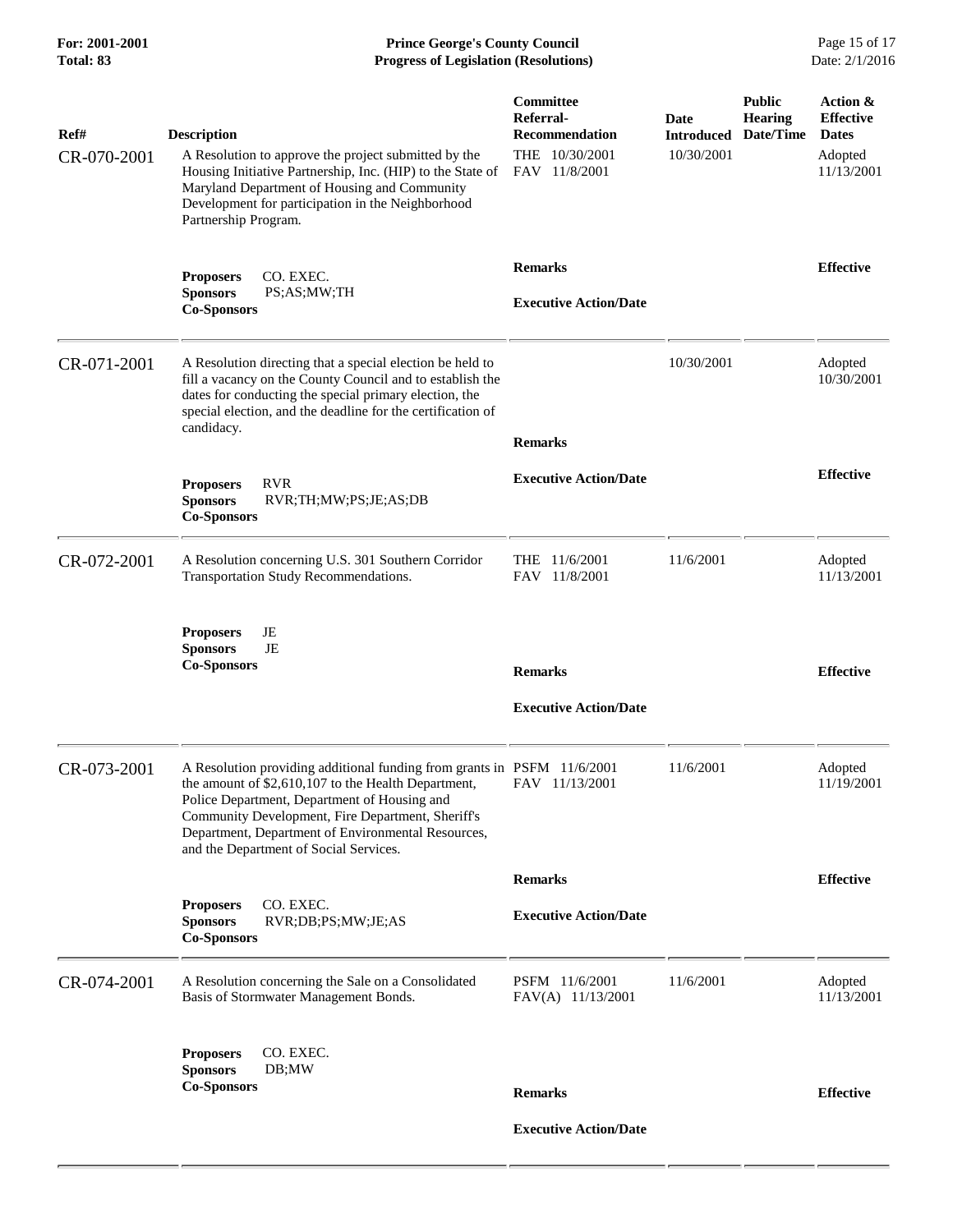**For: 2001-2001 Prince George's County Council** Page 16 of 17<br> **Prince George's County Council** Page 16 of 17<br> **Progress of Legislation (Resolutions)** Date: 2/1/2016 **Progress of Legislation (Resolutions) Progress of Legislation (Resolutions)** 

| Ref#        | <b>Description</b>                                                                                                                                                                                                   | Committee<br>Referral-<br><b>Recommendation</b>                               | <b>Date</b><br><b>Introduced</b> | <b>Public</b><br><b>Hearing</b><br>Date/Time | Action &<br><b>Effective</b><br><b>Dates</b> |
|-------------|----------------------------------------------------------------------------------------------------------------------------------------------------------------------------------------------------------------------|-------------------------------------------------------------------------------|----------------------------------|----------------------------------------------|----------------------------------------------|
| CR-075-2001 | A Resolution to amend the Salary Plan for Sheriff<br>Officials, Salary Schedule S-O to reflect certain wage and FAV(A) 11/13/2001<br>benefit modifications effective July 1, 2001 through June<br>30, 2002.          | PSFM 11/6/2001                                                                | 11/6/2001                        |                                              | Adopted<br>11/19/2001                        |
|             | CO. EXEC.<br><b>Proposers</b><br><b>Sponsors</b><br>RVR;JE;AS;MW;IG;PS;DB<br><b>Co-Sponsors</b>                                                                                                                      | <b>Remarks</b><br><b>Executive Action/Date</b>                                |                                  |                                              | <b>Effective</b>                             |
| CR-076-2001 | A Resolution to amend the Salary Plan for Police<br>Officials, Salary Schedule P-O, to reflect certain wage<br>and benefit modifications, effective July 1, 2001 through<br>June 30, 2002.                           | PSFM 11/6/2001<br>FAV(A) 11/13/2001                                           | 11/6/2001                        |                                              | Failed<br>11/19/2001                         |
|             | CO. EXEC.<br><b>Proposers</b><br><b>Sponsors</b><br>RVR;JE;MW;DB;IG;AS;PS<br><b>Co-Sponsors</b>                                                                                                                      | <b>Remarks</b><br>See Sec. 903 of the Charter<br><b>Executive Action/Date</b> |                                  |                                              | <b>Effective</b><br>1/18/2002                |
| CR-077-2001 | Corrections Officials Salary Schedule C-O to amend the<br>Salary Plan of the County to reflect certain wage and<br>benefit modifications for Corrections Officials, effective<br>July 1, 2001 through June 30, 2002. | PSFM 11/6/2001<br>FAV(A) 11/13/2001                                           | 11/6/2001                        |                                              | Adopted<br>11/19/2001                        |
|             | CO. EXEC.<br><b>Proposers</b><br><b>Sponsors</b><br>RVR;AS;DB;JE;IG;PS;MW<br><b>Co-Sponsors</b>                                                                                                                      | <b>Remarks</b><br><b>Executive Action/Date</b>                                |                                  |                                              | <b>Effective</b>                             |
| CR-078-2001 | A Resolution providing for certain leave and benefits for PSFM 11/6/2001<br>exempt service employees.                                                                                                                | FAV 11/13/2001                                                                | 11/6/2001                        |                                              | Adopted<br>11/19/2001                        |
|             | CO. EXEC.<br><b>Proposers</b><br>RVR;DB;MW;IG;PS<br><b>Sponsors</b><br><b>Co-Sponsors</b>                                                                                                                            | <b>Remarks</b>                                                                |                                  |                                              | <b>Effective</b>                             |
|             |                                                                                                                                                                                                                      | <b>Executive Action/Date</b>                                                  |                                  |                                              |                                              |
| CR-079-2001 | A Resolution approving the project submitted by the<br>Alice Ferguson Foundation, Inc. Hard Bargain Farm<br>Environmental Education Center.                                                                          | THE 11/6/2001<br>FAV(A) 11/8/2001                                             | 11/6/2001                        |                                              | Adopted<br>11/13/2001                        |
|             | JE<br><b>Proposers</b><br><b>Sponsors</b><br><b>Co-Sponsors</b>                                                                                                                                                      | <b>Remarks</b>                                                                |                                  |                                              | <b>Effective</b>                             |
|             |                                                                                                                                                                                                                      | <b>Executive Action/Date</b>                                                  |                                  |                                              |                                              |